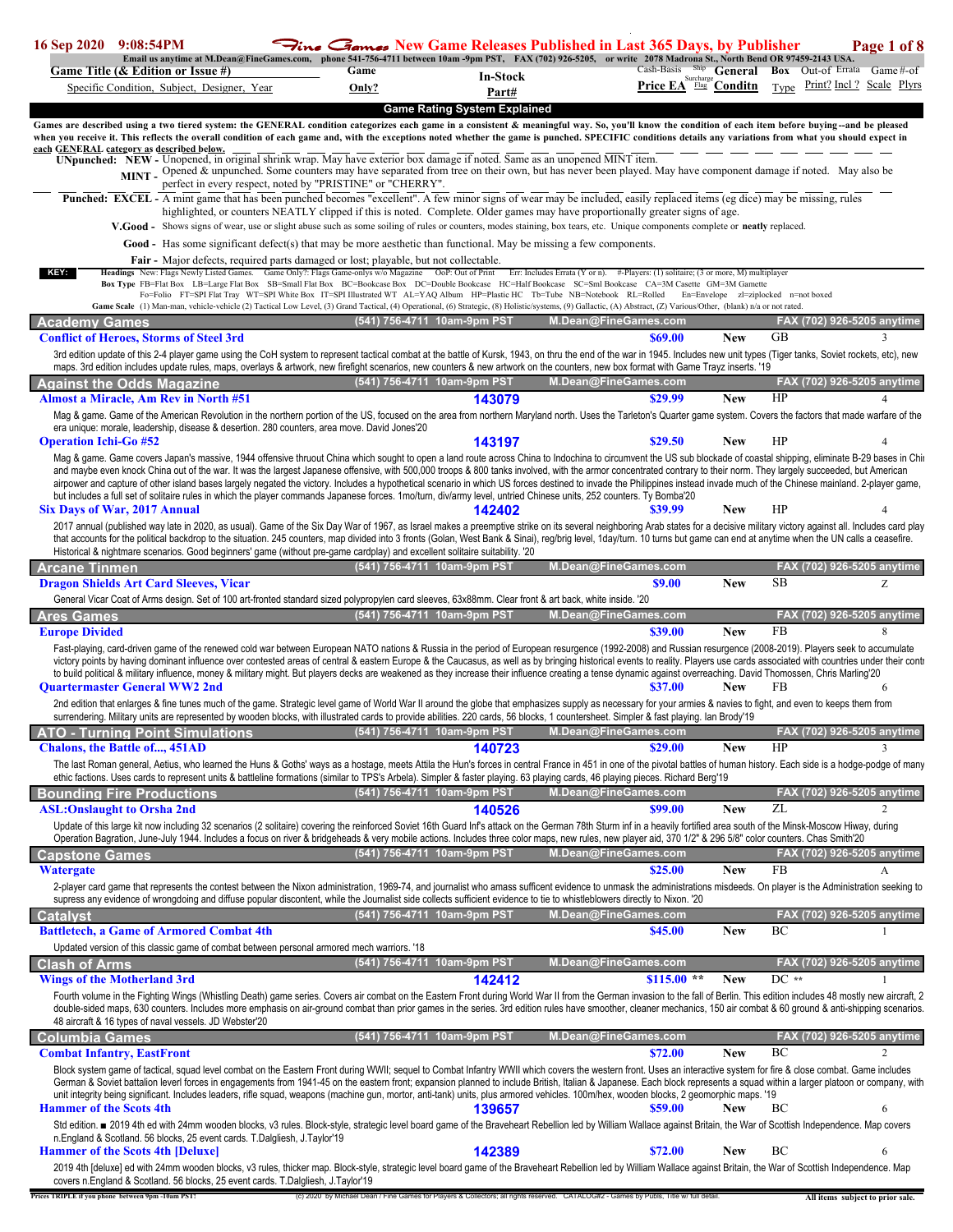| 16 Sep 2020 9:08:54PM       |                                                                                                                                                                                                                                                                                                                                                                                                                                                                                                                                                                                                                                                                                                                                                                                                                                                                                                                                                                                                                                                     | $\bigtriangledown_{\mathcal{C}}$ $\bigtriangleup_{\mathcal{A}}$ $\bigtriangleup_{\mathcal{A}}$ New Game Releases Published in Last 365 Davs, by Publisher |                             |                          |                      |                         |                   |                                   | Page 2 of 8              |
|-----------------------------|-----------------------------------------------------------------------------------------------------------------------------------------------------------------------------------------------------------------------------------------------------------------------------------------------------------------------------------------------------------------------------------------------------------------------------------------------------------------------------------------------------------------------------------------------------------------------------------------------------------------------------------------------------------------------------------------------------------------------------------------------------------------------------------------------------------------------------------------------------------------------------------------------------------------------------------------------------------------------------------------------------------------------------------------------------|-----------------------------------------------------------------------------------------------------------------------------------------------------------|-----------------------------|--------------------------|----------------------|-------------------------|-------------------|-----------------------------------|--------------------------|
|                             | Email us anytime at M.Dean@FineGames.com, phone 541-756-4711 between 10am -9pm PST, FAX (702) 926-5205, or write 2078 Madrona St., North Bend OR 97459-2143 USA.<br>Game Title (& Edition or Issue #)                                                                                                                                                                                                                                                                                                                                                                                                                                                                                                                                                                                                                                                                                                                                                                                                                                               | Game                                                                                                                                                      |                             |                          |                      | Cash-Basis Ship General |                   | <b>Box</b> Out-of Errata Game#-of |                          |
|                             | Specific Condition, Subject, Designer, Year                                                                                                                                                                                                                                                                                                                                                                                                                                                                                                                                                                                                                                                                                                                                                                                                                                                                                                                                                                                                         | Only?                                                                                                                                                     |                             | <b>In-Stock</b><br>Part# |                      | Price EA                | Surcharge Conditn | Type                              | Print? Incl? Scale Plyrs |
| <b>Compass Games</b>        |                                                                                                                                                                                                                                                                                                                                                                                                                                                                                                                                                                                                                                                                                                                                                                                                                                                                                                                                                                                                                                                     |                                                                                                                                                           | (541) 756-4711 10am-9pm PST |                          | M.Dean@FineGames.com |                         |                   | FAX (702) 926-5205 anytime        |                          |
|                             | <b>Amerika Bomber, Evil Queen of the Skies</b>                                                                                                                                                                                                                                                                                                                                                                                                                                                                                                                                                                                                                                                                                                                                                                                                                                                                                                                                                                                                      |                                                                                                                                                           |                             | 141874                   |                      | \$52.00                 | <b>New</b>        | BC                                |                          |
|                             | Tactical solitaire game set in alternate history where Germany conquered Europe in WWII, and now is using strategic bombers to attack the US mainland. Each turn is a single sortie in which the player commands a Germa                                                                                                                                                                                                                                                                                                                                                                                                                                                                                                                                                                                                                                                                                                                                                                                                                            |                                                                                                                                                           |                             |                          |                      |                         |                   |                                   |                          |
|                             | bomber attempting to bomb a US city. Based on the B-17 game system. Your pilot builds skill with success, gains promotions & awards, and with enough skill, wins the game. Includes much detail of aircraft design                                                                                                                                                                                                                                                                                                                                                                                                                                                                                                                                                                                                                                                                                                                                                                                                                                  |                                                                                                                                                           |                             |                          |                      |                         |                   |                                   |                          |
|                             | represented in the 5 bomber models included. Weekly turns, highly tactical, 1 countersheet, various play mats. Gregory Smith'20<br>Bar-Lev, 1973 Arab-Israeli War 3rd                                                                                                                                                                                                                                                                                                                                                                                                                                                                                                                                                                                                                                                                                                                                                                                                                                                                               |                                                                                                                                                           |                             | 138338                   |                      | \$89.00                 | New               | BС<br>OoP                         |                          |
|                             | Deluxe update of this once-popular game of the 1973 Arab-Israeli War. Massively updated in nearly all respects including the OoB, expanded rules for integrated air defense, a new sequence of play, and play by up to 5                                                                                                                                                                                                                                                                                                                                                                                                                                                                                                                                                                                                                                                                                                                                                                                                                            |                                                                                                                                                           |                             |                          |                      |                         |                   |                                   |                          |
|                             | players. 2 maps, 1872! counters (which include 2 complete sets, one with AFV profiles, the other with NATO symbols). 1day/turn, 3-6km/hex, Co/btln/brig level, high solitaire suitability. A FUN game ! John Hill, Frank                                                                                                                                                                                                                                                                                                                                                                                                                                                                                                                                                                                                                                                                                                                                                                                                                            |                                                                                                                                                           |                             |                          |                      |                         |                   |                                   |                          |
| Chadwick, Chris Fawcett'19  |                                                                                                                                                                                                                                                                                                                                                                                                                                                                                                                                                                                                                                                                                                                                                                                                                                                                                                                                                                                                                                                     |                                                                                                                                                           |                             |                          |                      |                         |                   |                                   |                          |
| <b>Brief Border Wars</b>    |                                                                                                                                                                                                                                                                                                                                                                                                                                                                                                                                                                                                                                                                                                                                                                                                                                                                                                                                                                                                                                                     |                                                                                                                                                           |                             | 142698                   |                      | \$53.00                 | New               | BC                                |                          |
|                             | Quadragame of 4 smaller, lesser known wars from 1969-2006. Uses a card-driven system modeling the chaotic, on-&-off nature of border wars. FOOTBALL WAR covers the dispute between El Salvador & Honduras, 1969<br>OPERATION ATTILA covers the Turkish invasion of Cyprus, 1974. THIRD INDOCHINA WAR covers the Chinese attack on Vietnam in 1979. SECOND LEBANON WAR covers the Israeli attack on Hezbollah in southern                                                                                                                                                                                                                                                                                                                                                                                                                                                                                                                                                                                                                            |                                                                                                                                                           |                             |                          |                      |                         |                   |                                   |                          |
|                             | Lebanon, 2006. Variable time scale, area-move map, btln-div level. Faster playing. 4 smaller maps, 176 counters. Brian Train'20                                                                                                                                                                                                                                                                                                                                                                                                                                                                                                                                                                                                                                                                                                                                                                                                                                                                                                                     |                                                                                                                                                           |                             |                          |                      |                         |                   |                                   |                          |
|                             | <b>Combat! Man-Man Combat in WWII</b>                                                                                                                                                                                                                                                                                                                                                                                                                                                                                                                                                                                                                                                                                                                                                                                                                                                                                                                                                                                                               |                                                                                                                                                           |                             | 142332                   |                      | $$109.00**$             | <b>New</b>        | $BC \rightarrow \qquad OoP$       |                          |
| card decks. Ross Mortell'19 | Solitaire game of man-to-man combat in World War II. Each soldier is represented by a large counter, with smaller markers placed on top to show morale, woulds, orders, etc. Player commands a 12-soldier squad fighting<br>way across Franch. German forces are managed by the game system which uses their morale and a random card draw to determine their actions. Includes 14 scenarios. 30-90sec/turn, 10yd/hex, 4 maps, 6 countersheets                                                                                                                                                                                                                                                                                                                                                                                                                                                                                                                                                                                                      |                                                                                                                                                           |                             |                          |                      |                         |                   |                                   |                          |
|                             | <b>Commands &amp; Colors Tricorne JacobiteRisng</b>                                                                                                                                                                                                                                                                                                                                                                                                                                                                                                                                                                                                                                                                                                                                                                                                                                                                                                                                                                                                 |                                                                                                                                                           |                             |                          |                      | \$75.00                 | New               | BC                                | 3                        |
| Borg'20                     | Stand-alone game of tactical battles during the Jacobite Rebellion in Scotland plus other battles, all using the Commands & Colors game system. In this game, morale is paramount with rout being an everpresent danger.<br>Players use player-specific decks of cards to issue commands that enable that side to do something: move, fight or other special tasks. Includes 13 battle & skirmish scenarios including: Killikeankie & Dunkeld, 1689;<br>Cromdale 1690; Alness, Shiriffmuir, 1715; Glen Shiel 1719; Prestonpans, Clifton, Inverurie, 1745; Falkirk 1 & 2, Culloden 1 & 2 1746. Includes mounted board, 110 cards, 283 wooden blocks, 4 terrain tile sheets. Richard                                                                                                                                                                                                                                                                                                                                                                  |                                                                                                                                                           |                             |                          |                      |                         |                   |                                   |                          |
| <b>Dawn of Empire</b>       |                                                                                                                                                                                                                                                                                                                                                                                                                                                                                                                                                                                                                                                                                                                                                                                                                                                                                                                                                                                                                                                     |                                                                                                                                                           |                             |                          |                      | \$43.00                 | <b>New</b>        | BC                                | 6                        |
|                             | Simpler game of the naval war during the Spanish-American War of 1898 in the Atlantic Ocean at a strategic level. '20                                                                                                                                                                                                                                                                                                                                                                                                                                                                                                                                                                                                                                                                                                                                                                                                                                                                                                                               |                                                                                                                                                           |                             |                          |                      |                         |                   |                                   |                          |
|                             | <b>Decision at Kasserine Designer [3rd] Ed</b>                                                                                                                                                                                                                                                                                                                                                                                                                                                                                                                                                                                                                                                                                                                                                                                                                                                                                                                                                                                                      |                                                                                                                                                           |                             | 142329                   |                      | \$70.00                 | <b>New</b>        | BC                                | 2                        |
|                             | Update of this HIGHLY RECOMMENDED, co/btln IvI game using the Battles for North Africa game series covering Rommel's Feb 1943 attack on the green American's just arriving in Tunisia. Tense & well balanced.<br>Enlarged to include 2 maps, 477 counters. 2mi/hex, 12hrs/turn. A serious update of a favorite. Vance Von Borries'20                                                                                                                                                                                                                                                                                                                                                                                                                                                                                                                                                                                                                                                                                                                |                                                                                                                                                           |                             |                          |                      |                         |                   |                                   |                          |
|                             | <b>France 1944, Allied Crusade in Europe 2d</b>                                                                                                                                                                                                                                                                                                                                                                                                                                                                                                                                                                                                                                                                                                                                                                                                                                                                                                                                                                                                     |                                                                                                                                                           |                             | 141096                   |                      | \$57.00<br>**           | <b>New</b>        | $BC \rightarrow \qquad OoP$       |                          |
|                             | Updated, Signature edition of this game originally published by Victory Games. Simpler, fast playing game of the campaign in France, July 1944-May 1945. Interactive turn sequence, air power, step losses, special Bulge &<br>Market-Garden rules. This edition remastered & updated and can be linked with a future eastern front companion game (East Front, Russia 1944). Adds new Falaise Gap intro & Market-Garden scenarios, and extends gar<br>to end of war. Mounted map, 2 countersheets, 20mi/hex, div/corp level. High solitaire suitability. Mark Herman'20                                                                                                                                                                                                                                                                                                                                                                                                                                                                            |                                                                                                                                                           |                             |                          |                      |                         |                   |                                   |                          |
|                             | <b>Fulda Gap, Battle for the Center</b>                                                                                                                                                                                                                                                                                                                                                                                                                                                                                                                                                                                                                                                                                                                                                                                                                                                                                                                                                                                                             |                                                                                                                                                           |                             | 142700                   |                      | $$109.99$ **            | <b>New</b>        | $BC**$                            |                          |
|                             | First of an intended 4-game series of games on the possibilities of World War III in Europe about 1985. The US 11th Cavalry is tasked with holding 4 Soviet divisions in their determined advance westward to afford the 5th                                                                                                                                                                                                                                                                                                                                                                                                                                                                                                                                                                                                                                                                                                                                                                                                                        |                                                                                                                                                           |                             |                          |                      |                         |                   |                                   |                          |
|                             | Corp time to form up to stop the Soviets for good. Large game with 9 countersheets, 4 maps, 2hrs/turn, 500m/hex, co/pltn level. Complex. Adam Starkweather'20<br><b>Interceptor Ace, Air Defense ovr Germany</b>                                                                                                                                                                                                                                                                                                                                                                                                                                                                                                                                                                                                                                                                                                                                                                                                                                    |                                                                                                                                                           |                             |                          |                      | \$77.00                 | <b>New</b>        | BC                                |                          |
| members. Gregory Smith'19   | Solitaire, low level tactical game covering daylight air defense over Germany, 1943-44. Player is placed in any of 30 models of daylight fighters tasked with stopping the American bomber offensive and their fighter escorts<br>over the course of days & weeks. Emphasis is on the pilot's (player's) experience & skill development over time. Uses the Hunters (Night Fighter Ace) game system. 1 countersheet, 60 cards, individual aircraft & crew                                                                                                                                                                                                                                                                                                                                                                                                                                                                                                                                                                                           |                                                                                                                                                           |                             |                          |                      |                         |                   |                                   |                          |
|                             | <b>Napoleon's Eagles, Storm In the East</b>                                                                                                                                                                                                                                                                                                                                                                                                                                                                                                                                                                                                                                                                                                                                                                                                                                                                                                                                                                                                         |                                                                                                                                                           |                             | 143095                   |                      | \$42.00                 | <b>New</b>        | BC                                |                          |
|                             | Card-based game of two key battles (plus two more) bookcasing Napoleon's dramatic fall in 1812 & 1813. Depicts the battles of Borodino, Sept 1812, deep in Russia, and Leipzig, the Battle of Nations, as much of Europe<br>began to gang up against the French. Also includes the battles of Shevardino & Lieberwolkwitz. Include 200 colorful cards that represent the leaders, units and terrain involved. Christopher Moeller'20<br><b>Nations in Arms, Valmy to Waterloo 2nd</b>                                                                                                                                                                                                                                                                                                                                                                                                                                                                                                                                                               |                                                                                                                                                           |                             | 141869                   |                      | \$102.00                | <b>New</b>        | BС<br>OoP                         | 8                        |
|                             | 2nd edition reprint. Complex, strategic level game of the entire Napoleonic Era in Europe, 1797-1815, using an updated version of the Le Grand Empire game system (from Pratzen Eds). Up to 7 players control the major                                                                                                                                                                                                                                                                                                                                                                                                                                                                                                                                                                                                                                                                                                                                                                                                                             |                                                                                                                                                           |                             |                          |                      |                         |                   |                                   |                          |
|                             | combatants' armies, economies & diplomacy. Emphasis on lines of communication & command & control. Seasonal turns, 10 scenarios, 110 colorfully illustrated event & tactics cards, 912 counters, 2 maps. S. Thomas'19<br><b>Once We Moved Like the Wind, Apache Wars</b>                                                                                                                                                                                                                                                                                                                                                                                                                                                                                                                                                                                                                                                                                                                                                                            |                                                                                                                                                           |                             | 139498                   |                      | \$54.00                 | <b>New</b>        | BС                                | 4                        |
|                             | Simpler block system game covering the key 25yr period after the American Civil War in which the various Apache tribes made life difficult for the whites trying to appropriate their land in the American Southwest. Each tur<br>a provocation determines the forces available that turn and placement. Movement & combat occur sequentially, but the side with the most points for the turn increases their victory total by one, with the high side at the en<br>being the winner. Use of wooden blocks provides excellent fog of war, with the Apache especially benefiting from decoy units. 22mi/inch, 3-4yrs/turn, 80 blocks. Fast playing. Stephen Newberg'19<br><b>Red Poppies, Assault Artillery</b>                                                                                                                                                                                                                                                                                                                                      |                                                                                                                                                           |                             |                          |                      | \$54.00                 | New               | <b>BC</b>                         | 3                        |
|                             | Game using the Red Poppies series to depict the battle of La Maimaison, Oct 1917, in which the French used their tanks and a creeping artillery barrage to caputure key objectives. 6 division attack along a 7.5mi-wide fron                                                                                                                                                                                                                                                                                                                                                                                                                                                                                                                                                                                                                                                                                                                                                                                                                       |                                                                                                                                                           |                             |                          |                      |                         |                   |                                   |                          |
|                             | after a six day barrage with 63 tanks in support. The end result was 50,000 German casualties & prisoners, versus 12,000 French casualties. Suitable for solitaire. 10min/turn, 200yd/hex, Section/Company level, 2 maps, 3                                                                                                                                                                                                                                                                                                                                                                                                                                                                                                                                                                                                                                                                                                                                                                                                                         |                                                                                                                                                           |                             |                          |                      |                         |                   |                                   |                          |
|                             | countersheets. John Gorkowski'20<br><b>WWII Commander, Btl of the Bulge</b>                                                                                                                                                                                                                                                                                                                                                                                                                                                                                                                                                                                                                                                                                                                                                                                                                                                                                                                                                                         |                                                                                                                                                           |                             |                          |                      | \$50.00                 | <b>New</b>        | $BC**$                            | $\overline{4}$           |
|                             | First in an intended series of fast-playing, area move games of World War II in Europe. Covers the Battle of the Bulge offensive in Dec 1944. Fast playing, regt/div level game that is a good game for beginners. Uses an                                                                                                                                                                                                                                                                                                                                                                                                                                                                                                                                                                                                                                                                                                                                                                                                                          |                                                                                                                                                           |                             | 143094                   |                      |                         |                   |                                   |                          |
|                             | activation system. Includes mounted map, 2 countersheets. 1day/turn, ~15mi/area. John Butterfield'20                                                                                                                                                                                                                                                                                                                                                                                                                                                                                                                                                                                                                                                                                                                                                                                                                                                                                                                                                |                                                                                                                                                           |                             |                          |                      |                         |                   |                                   |                          |
|                             | <b>Compass Games PAPER WARS Magation</b>                                                                                                                                                                                                                                                                                                                                                                                                                                                                                                                                                                                                                                                                                                                                                                                                                                                                                                                                                                                                            |                                                                                                                                                           | (541) 756-4711 10am-9pm PST |                          | M.Dean@FineGames.com |                         |                   | FAX (702) 926-5205 anytime        |                          |
|                             | <b>Fall of Siam, Burmese-Siamese War #94</b>                                                                                                                                                                                                                                                                                                                                                                                                                                                                                                                                                                                                                                                                                                                                                                                                                                                                                                                                                                                                        |                                                                                                                                                           |                             | 142336                   |                      | \$42.00                 | <b>New</b>        | n                                 | $\overline{4}$           |
|                             | Mag & game. Game of the last of 17 wars between Burma & Siam, 1765-67, that ended with a siege & total destruction of Siam's capital. Area move, 328 counters. John Poniske'20 / ARTICLES ON: Brief summaries of<br>Compass's recent & upcoming games; Reivews of Brave Little Belgium, CPS Dawn's Early Light, ATO die Atombombe; Historical background of Fall of Siam; Strategy in CPS France 1944; History of of the 1937 clash<br>between Japan & China in Shanghai,                                                                                                                                                                                                                                                                                                                                                                                                                                                                                                                                                                           |                                                                                                                                                           |                             |                          |                      |                         |                   |                                   |                          |
|                             | Wagram 1809, Napoleon's Last Triumph #93                                                                                                                                                                                                                                                                                                                                                                                                                                                                                                                                                                                                                                                                                                                                                                                                                                                                                                                                                                                                            |                                                                                                                                                           |                             | 140505                   |                      | \$42.00                 | New               | <b>OoP</b>                        | 4                        |
|                             | Mag & game. W/ 41 variant counters for Russia Falling #85. Game covers Napoleon's 1809 campaign that included Napoleon's last great victory at Wagram. The French are on the offensive but both sides have opportunit<br>for attack, and the Austrian's can win a sudden victory by capturing the French bridge across the Danube River. Designer's intent was to show the battle possibities had Napoleon not been overconfident of his own & his<br>army's abilities. Brig/div level, faster playing. 228 counters, 400m/hex, 2-4hrs/turn. Ty Bomba'19 / ARTICLES ON: Previews of CPS Brief Border Wars, Amerika Bomber, Korean War Deluxe Ed, Once We Moved Like the<br>Wind; Battles of Ogoula Tchetoka & Ackia; Reviews of LEG Demyansk Shield; New Bertha in the Mist scenario for Combat!; Stalin's WW III Errata; Variant for A Pragmatic War; Solitaire Rules for Pragmatic War; Battle of<br>Secessionville, near Charleston SC, 1862; Review of Nato Air Commander; Operation Solstice, 1945; Optional Militia Rule for Russian Falling. |                                                                                                                                                           |                             |                          |                      |                         |                   |                                   |                          |
| <b>Consim Press</b>         |                                                                                                                                                                                                                                                                                                                                                                                                                                                                                                                                                                                                                                                                                                                                                                                                                                                                                                                                                                                                                                                     |                                                                                                                                                           | (541) 756-4711 10am-9pm PST |                          | M.Dean@FineGames.com |                         |                   | FAX (702) 926-5205 anytime        |                          |
|                             | <b>Beneath the Med, Regia Marina at Sea</b>                                                                                                                                                                                                                                                                                                                                                                                                                                                                                                                                                                                                                                                                                                                                                                                                                                                                                                                                                                                                         |                                                                                                                                                           |                             | 142992                   |                      | \$37.00                 | <b>New</b>        | BC                                |                          |
|                             | Solitaire game (with multi-player & tournament rules) of the Italian submarine fleet during World War II. Player commands one of many types of Italian submarines in missions on the Mediteranean Sea and elsewhere. Goa<br>is to complete missions and survive until Italy surrenders in 1943. Uses The Hunters game system. Includes 480 named targe vessels. Gregory Smith'20                                                                                                                                                                                                                                                                                                                                                                                                                                                                                                                                                                                                                                                                    |                                                                                                                                                           |                             |                          |                      |                         |                   |                                   |                          |
|                             | Hunted, The, Twilight of U-Boats 43-5                                                                                                                                                                                                                                                                                                                                                                                                                                                                                                                                                                                                                                                                                                                                                                                                                                                                                                                                                                                                               |                                                                                                                                                           |                             | 141326                   |                      | <b>\$40.00</b>          | <b>New</b>        | BC                                | 2<br>$\overline{1}$      |
|                             | Solitaire, tactical game of the U-Boat war after the point where the U-Boats became the hunted rather than the hunters due to allied technological & logistical advancements. Uses The Hunters game system, and can be<br>melded into earlier The Hunters game to model actions over the entire war. Player commands a U-Boat, and still must attemp to destroy Allied shipping. But the player will find the going very difficult, and staying alive an<br>proposition over multiple missions thru the 1943-45 period. 11 major U-Boat designs are included, with their systems in great detail. Patrols may be assigned in the Arctic, Atlantic, S Atlantic, Indian Ocean, Caribbean and<br>the Pacific. 2 countersheets. Gregory Smith'20                                                                                                                                                                                                                                                                                                        |                                                                                                                                                           |                             |                          |                      |                         |                   |                                   |                          |
| Hunters, The 3rd            |                                                                                                                                                                                                                                                                                                                                                                                                                                                                                                                                                                                                                                                                                                                                                                                                                                                                                                                                                                                                                                                     |                                                                                                                                                           |                             |                          |                      | \$33.00                 | <b>New</b>        | BC                                | 6<br>-1                  |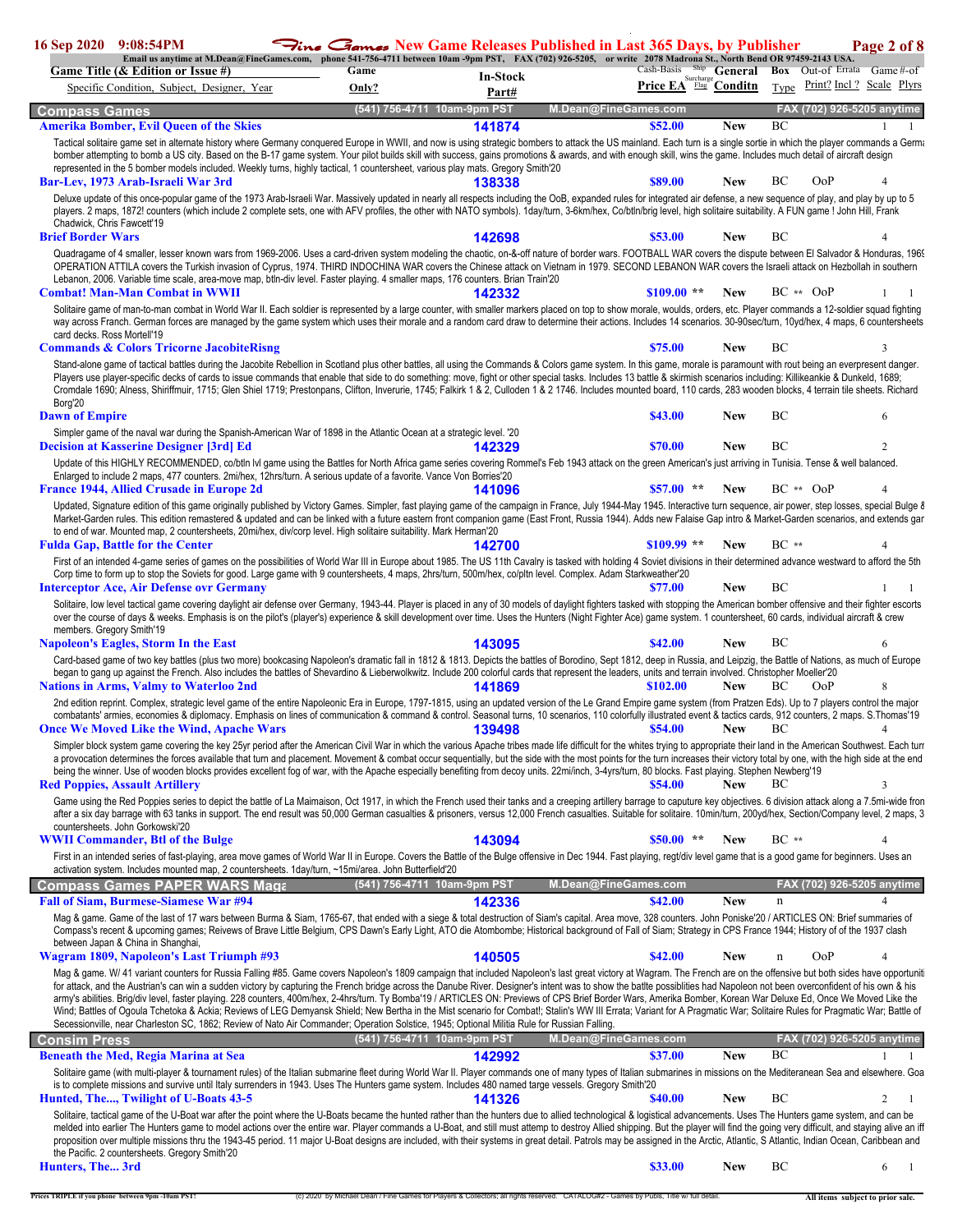| 16 Sep 2020 9:08:54PM                             |                                                                                                                                                                                                                                                                                                                                                                                                                                                                                                                                                                                                                                                                                                                                                                                                                                                                                                                                                                                  |               |                             |                          | $\mathcal{F}_{line}$ $\mathcal{F}_{\mathbf{ano}}$ New Game Releases Published in Last 365 Days, by Publisher                         |                                                                                    |            |             |                                  | Page 3 of 8    |    |
|---------------------------------------------------|----------------------------------------------------------------------------------------------------------------------------------------------------------------------------------------------------------------------------------------------------------------------------------------------------------------------------------------------------------------------------------------------------------------------------------------------------------------------------------------------------------------------------------------------------------------------------------------------------------------------------------------------------------------------------------------------------------------------------------------------------------------------------------------------------------------------------------------------------------------------------------------------------------------------------------------------------------------------------------|---------------|-----------------------------|--------------------------|--------------------------------------------------------------------------------------------------------------------------------------|------------------------------------------------------------------------------------|------------|-------------|----------------------------------|----------------|----|
|                                                   | Email us anytime at M.Dean@FineGames.com, phone 541-756-4711 between 10am -9pm PST, FAX (702) 926-5205, or write 2078 Madrona St., North Bend OR 97459-2143 USA.<br>Game Title (& Edition or Issue #)<br>Specific Condition, Subject, Designer, Year                                                                                                                                                                                                                                                                                                                                                                                                                                                                                                                                                                                                                                                                                                                             | Game<br>Only? |                             | <b>In-Stock</b><br>Part# |                                                                                                                                      | Cash-Basis Ship General Box Out-of Errata Game#-of<br><b>Price EA</b> Flag Conditn |            |             | Type Print? Incl? Scale Plyrs    |                |    |
|                                                   | 2020 reprint. Detailed & popular solitaire game of tactical U-Boat combat in the first 5 years of WWII. Game represents 8 u-boat types engaging in 9 types of patrol assignments against hundreds of historical targets, with<br>responses from escorts, convoys & aircraft deployed against them, night & day. Campaigns allow for crew advancement & promotion, and multi-player & tournament options are included. Akin the B-17 and B-29 in that the                                                                                                                                                                                                                                                                                                                                                                                                                                                                                                                         |               |                             |                          |                                                                                                                                      |                                                                                    |            |             |                                  |                |    |
|                                                   | player must manage all aspects of the u-boat as it pursues its mission and absorbs damage. Includes 140 counters, 4 uboat display mats (dbl sided). Gregory Smith'20<br><b>Silent Victory, US Submarines Pacific 2d</b>                                                                                                                                                                                                                                                                                                                                                                                                                                                                                                                                                                                                                                                                                                                                                          |               |                             | 142858                   |                                                                                                                                      | \$42.00                                                                            | <b>New</b> | BC          |                                  |                |    |
|                                                   | 2020 2nd Ed. ■ Reprint of this solitaire game of US submarine warfare against Japanese shipping & warships thruout WWII in the Pacific. Uses the highly popular Hunters game system to represent actions in the Pacific. (<br>a submarine mission, you must destroy as many enemy ships as possible while advancing your crew quality and recognition; oh, and make it home alive. Mission type varies but each provide an imersive experience of<br>commanding an American sub,complete with unreliable torpedos but skillful crews. 7 fleet commanders are represented, and several patrol zones as well including Midway, the Solomons, and the waters off Japan & China<br>All your actions must be a wise choice given your capabilities as well as those of your advesaries. 6 classes of submarine and 720 target vessels are represented. Includes sub-sub engagements, aircraft, multi-player &<br>tournament rules, and more. 2 countersheets, 1 map. Gregory Smith'20 |               |                             |                          |                                                                                                                                      |                                                                                    |            |             |                                  |                |    |
| Dan Verssen Games                                 |                                                                                                                                                                                                                                                                                                                                                                                                                                                                                                                                                                                                                                                                                                                                                                                                                                                                                                                                                                                  |               | (541) 756-4711 10am-9pm PST |                          | M.Dean@FineGames.com                                                                                                                 |                                                                                    |            |             | FAX (702) 926-5205 anytime       |                |    |
|                                                   | <b>B-17 Flying Fortress Leader 2nd</b>                                                                                                                                                                                                                                                                                                                                                                                                                                                                                                                                                                                                                                                                                                                                                                                                                                                                                                                                           |               |                             |                          |                                                                                                                                      | $$63.00$ **                                                                        | <b>New</b> | $DC**$      |                                  | $\overline{c}$ |    |
|                                                   | 2nd edition fixes errors on a couple of cards, revised some rules, and provides examples of play in a separate booklet now. Solitaire game of daylight strategic bombing raids over Europe by the US 8th Air Force during<br>World War II, 1942-45. Player must plan how best to damage the German war machine while also managing a flight of B-17s executing each planned mission, along with their fighter escorts. Includes 11 historical<br>campaigns, a mini-campaign focused on one bomber surviving a 25-mission tour, a solo bombing mission focused on one bomber in one mission, and Down in Flames solitaire rules so that that game system of air-air<br>combat can be used to resolve air-air combat (if desired; ownership of DIF required). Includes 336 cards, 6 countersheets, 1 mounted board. Fast playing, 30min/mission. Dean Brown'19                                                                                                                     |               |                             |                          |                                                                                                                                      |                                                                                    |            |             |                                  |                |    |
| <b>Corsair Leader: Aces Kit</b>                   | Expansion kit including 56 cards depicted real US navy & marine ace pilots to the game. Just add them to your game at the start of a game. '20                                                                                                                                                                                                                                                                                                                                                                                                                                                                                                                                                                                                                                                                                                                                                                                                                                   |               |                             |                          |                                                                                                                                      | \$19.00                                                                            | <b>New</b> | SС          |                                  | 2              |    |
|                                                   | <b>Field Commander Alexander 2nd</b>                                                                                                                                                                                                                                                                                                                                                                                                                                                                                                                                                                                                                                                                                                                                                                                                                                                                                                                                             |               |                             | 141879                   |                                                                                                                                      | \$55.00                                                                            | <b>New</b> | BC          |                                  | 6              |    |
| counters. D.Verssen'09                            | Reprint. Fast playing Solitaire game of Alexander the Great's expansionary expedition followed by a period of managing the conquered lands. Includes 4 campaigns (Granicus, Issus, Tyre, Guagamela), 5 small maps, 176                                                                                                                                                                                                                                                                                                                                                                                                                                                                                                                                                                                                                                                                                                                                                           |               |                             |                          |                                                                                                                                      |                                                                                    |            |             |                                  |                |    |
|                                                   | <b>Paylov's House, Battle of Stalingrad 2nd</b>                                                                                                                                                                                                                                                                                                                                                                                                                                                                                                                                                                                                                                                                                                                                                                                                                                                                                                                                  |               |                             | 142710                   |                                                                                                                                      | $$59.99$ **                                                                        | <b>New</b> |             | $BC ** OoP$                      | 3              |    |
|                                                   | 2nd edition. Solitaire or 2+ player game of the defense of a building used as a fortified strongpoint by the Soviets thru two full months of the battle for Stalingrad in the fall of 1942. Solitaire player controls the Sovi<br>& the leaders of the 62nd army, while the game system controls the Germans. Also includes rules for a cooperative game where one player controls forces in Pavlov's House while 1+ other players control other elements c<br>the 62nd Army, as well as a competitive game where one player controls the German and 1-2 players control the Soviets. Includes 140 cards, 100 wooden blocks, 5 countersheets. '19<br><b>Paylov's House: COMPANION BOOK</b>                                                                                                                                                                                                                                                                                       |               |                             |                          |                                                                                                                                      | \$15.00                                                                            | <b>New</b> | Bk          |                                  |                |    |
|                                                   | Primer for the Pavlov's House board game about the German assault of the Soviet 62nd Army in Stalingrad in the Fall of 1942. Provides history, biography of key leaders, and notes on key units involved in this epic struggl<br>Includes the air & artillery defenses, and an OoB of the units & leaders defending Pavlov's House itself. Doesn't not include strategy or analysis of the game. '20                                                                                                                                                                                                                                                                                                                                                                                                                                                                                                                                                                             |               |                             |                          |                                                                                                                                      |                                                                                    |            |             |                                  |                |    |
|                                                   | Warfighter, WWII: Exp 14 Japan #1<br>56-card expansion set for one nation's force, Japan in this case. This is the 1st of 2 for Japan. '20                                                                                                                                                                                                                                                                                                                                                                                                                                                                                                                                                                                                                                                                                                                                                                                                                                       |               |                             |                          |                                                                                                                                      | \$16.00                                                                            | <b>New</b> | SC          |                                  | 2              |    |
|                                                   | Warfighter, WWII: Exp 15 Japan #2<br>56-card expansion set for one nation's force, Japan in this case. This is the 2nd of 2 for Japan. '20                                                                                                                                                                                                                                                                                                                                                                                                                                                                                                                                                                                                                                                                                                                                                                                                                                       |               |                             |                          |                                                                                                                                      | \$16.00                                                                            | <b>New</b> | SC          |                                  | 2              |    |
|                                                   | Warfighter, WWII: Exp 16 US Marines #1<br>Adds 56 cars focused on the US Marine corp during WWII. Just add these to your Warfighter decks. '20                                                                                                                                                                                                                                                                                                                                                                                                                                                                                                                                                                                                                                                                                                                                                                                                                                   |               |                             | 142561                   |                                                                                                                                      | \$16.00                                                                            | <b>New</b> | SC          |                                  | 1              | 6  |
|                                                   | Warfighter, WWII: Exp 17 US Marines #2                                                                                                                                                                                                                                                                                                                                                                                                                                                                                                                                                                                                                                                                                                                                                                                                                                                                                                                                           |               |                             | 141888                   |                                                                                                                                      | \$16.00                                                                            | <b>New</b> | SC          |                                  | 1              | 6  |
|                                                   | Adds 56 cars focused on the US Marine corp during WWII. Just add these to your Warfighter decks. '20<br>Warfighter, WWII: Exp 24 US Airborne Kit                                                                                                                                                                                                                                                                                                                                                                                                                                                                                                                                                                                                                                                                                                                                                                                                                                 |               |                             |                          |                                                                                                                                      | \$15.00                                                                            | <b>New</b> | SC          |                                  |                | 6  |
|                                                   | 56 card deck adding cards specific to the US airborne forces in World War II to the game. Just mix them into your Warfighter decks. '20<br>Warfighter, WWII: Exp 25 German Airborne                                                                                                                                                                                                                                                                                                                                                                                                                                                                                                                                                                                                                                                                                                                                                                                              |               |                             | 142972                   |                                                                                                                                      | \$16.00                                                                            | <b>New</b> | SC          | OoP                              | -1             | 6  |
|                                                   | 56 card deck adding cards specific to the German airborne forces in World War II to the game. Just mix them into your Warfighter decks. '20<br>Warfighter, WWII: Exp 40 UK Airborne Kit                                                                                                                                                                                                                                                                                                                                                                                                                                                                                                                                                                                                                                                                                                                                                                                          |               |                             | 143118                   |                                                                                                                                      | \$16.00                                                                            | <b>New</b> | SC          | OoP                              | 1              | 6  |
|                                                   | 56-card deck adding cards specific to Britain's airborne forces in World War II to the game. Just mix them into your Warfighter decks. '20<br>Warfighter, WWII: Exp 43 Invasions Kit                                                                                                                                                                                                                                                                                                                                                                                                                                                                                                                                                                                                                                                                                                                                                                                             |               |                             | 141890                   |                                                                                                                                      | \$16.00                                                                            | <b>New</b> | SC          | OoP                              | 1              | 6  |
| <b>Decision Games</b>                             | 56-card deck adding cards specific to adding beach invasions to the game. '20                                                                                                                                                                                                                                                                                                                                                                                                                                                                                                                                                                                                                                                                                                                                                                                                                                                                                                    |               | (541) 756-4711 10am-9pm PST |                          | M.Dean@FineGames.com                                                                                                                 |                                                                                    |            |             | FAX (702) 926-5205 anytime       |                |    |
| <b>D-Day at Omaha Beach 4th</b>                   |                                                                                                                                                                                                                                                                                                                                                                                                                                                                                                                                                                                                                                                                                                                                                                                                                                                                                                                                                                                  |               |                             | 142821                   |                                                                                                                                      | $$62.00$ **                                                                        | <b>New</b> | $BC**$      |                                  | 4              | -1 |
|                                                   | 4th edition (2020) reprint of this solitaire (& cooperative 2-player) game of the first day on Omaha Beach as the US 1st & 29th Inf Divs land under intense fire & struggle to form a viable beachhead. A diceless combat syst                                                                                                                                                                                                                                                                                                                                                                                                                                                                                                                                                                                                                                                                                                                                                   |               |                             |                          |                                                                                                                                      |                                                                                    |            |             |                                  |                |    |
|                                                   | emphasizes using the right weapons & tactics. Event cards punctuate the action and control German strategy (in the solo version). Two scenarios cover the first 2 hours & the fight for the high ground; the campaign covers<br>the entire day. 352 counters, 1 map, 55 event cards. 15-30min/turn, company level, 275yd/hex. 3rd edition added updated rules & a mounted mapboard. J.Butterfield'20                                                                                                                                                                                                                                                                                                                                                                                                                                                                                                                                                                             |               |                             |                          |                                                                                                                                      |                                                                                    |            |             |                                  |                |    |
|                                                   | Desert Fox 1940-43 Deluxe [3rd]                                                                                                                                                                                                                                                                                                                                                                                                                                                                                                                                                                                                                                                                                                                                                                                                                                                                                                                                                  |               |                             | 142826                   |                                                                                                                                      | \$89.99                                                                            | <b>New</b> | BC          |                                  | 4              |    |
|                                                   | Boxed update of this of this acclaimed btln level game of the war in northern Africa, 1940-43, from Libya to Egypt to Tunisia & now including Algeria. Uses large movement factors, allows multiple forms of combat plus<br>defensive reaction, specialized units, and more detailed air system. Now integrated w/ Trail of Fox, adds a new Algerian map, & revises maps & OoB. 19 years in the making. 10mi/hex 1mo/turn, rgt/brig/div level, 6 maps o                                                                                                                                                                                                                                                                                                                                                                                                                                                                                                                          |               |                             |                          |                                                                                                                                      |                                                                                    |            |             |                                  |                |    |
|                                                   | varying sizes, 560 counters. 48 event cards. R.Berg, D.Niles, S.Copley, C.Perello'19                                                                                                                                                                                                                                                                                                                                                                                                                                                                                                                                                                                                                                                                                                                                                                                                                                                                                             |               |                             |                          |                                                                                                                                      |                                                                                    |            |             |                                  |                |    |
|                                                   | <b>Decision Games S&amp;T Games</b><br>Banana Wars, Caribbeaan 1898-1935 #322                                                                                                                                                                                                                                                                                                                                                                                                                                                                                                                                                                                                                                                                                                                                                                                                                                                                                                    |               | (541) 756-4711 10am-9pm PST | 141843                   | M.Dean@FineGames.com                                                                                                                 | \$29.50                                                                            | <b>New</b> | $\mathbf n$ | FAX (702) 926-5205 anytime       | 4              |    |
|                                                   | Mag & game. Game of the US interventions & invasions in the Caribbean, 1898-1935, in what are called Banana Wars. The US interferred in other nations' affairs 50 times largely to benefit multination fruit companies,<br>including 7 interventions of Honduras alone. The US seeks to essentially eliminate local revolts, while the nativist play seeks to spread revolte around the Caribbean. Cards provide activity points to the US actions and al<br>historically based historical actions; card sets vary by president 80 counters, 55 cards. An innovative game. John Poniske'20 / ARTICLES ON: US Military Interventions in the Caribbean, 1898-34; Julian the Apostate & th<br>Battle of Strasbourg, 357AD; Omar Pasha's Danube Campaign, Prelude to the Crimean War; Okinawa 1945; Panzer Battles on the Chir River.                                                                                                                                                |               |                             |                          |                                                                                                                                      |                                                                                    |            |             |                                  |                |    |
|                                                   | <b>Paratrooper, Great Airborne Assaults#321</b>                                                                                                                                                                                                                                                                                                                                                                                                                                                                                                                                                                                                                                                                                                                                                                                                                                                                                                                                  |               |                             | 139882                   |                                                                                                                                      | \$34.00                                                                            | <b>New</b> | $\mathbf n$ |                                  | 3              |    |
|                                                   | Mag & game. Grand tactical game of 2 key airborne assaults in Korea during the Korean War. Sukchon-Sunchon covers the Oct 1950 in which the US 187th Airborne Regt dropped behind North Korean lines to block the<br>forces retreating north. Op Tomahawk covers the airborne assault again by the 187th as a small part of a general offensive in March 1951 that recaptured Seoul and ended at the 38th Parallel. Key dynamic is command<br>points, which constrains what a player can do in deploying drop zones, coordinating fire & air support, and intelligence operations, with US advantaged in day & the Chinese at night. Reinforcements are generally<br>undercertain. 600m/hex, 8hrs/turn, 176 counters. Joseph Miranda'20 / ARTICLES ON: Korean War Paratroopers; Muslim Attempts to Conquer the Mediterranean; Italian Cavalry in World War I; Bloodbath at Fort Pillow<br>1864; Caesar & the 10th Legion; British Intervention in Jordan 1958.                   |               |                             |                          |                                                                                                                                      |                                                                                    |            |             |                                  |                |    |
|                                                   | <b>Rangers Lead the Way! Pointe du Hoc #323</b>                                                                                                                                                                                                                                                                                                                                                                                                                                                                                                                                                                                                                                                                                                                                                                                                                                                                                                                                  |               |                             | 142804                   |                                                                                                                                      | \$29.50                                                                            | <b>New</b> | n           |                                  | 2              | -1 |
|                                                   | Mag & game. Solitaire, tactical-level game of the US ranger assault on Pointe du Hoc area of Normany beachhead on D-Day thru the following day, 6-7 June 1944. Player must do better than the rangers did historically to<br>win. Scenarios allow fighting with planned forces and landing areas rather than what happened historically. Includes the chaotic approach from the sea as well as the land battle. Area move, point-point map (1"=1/4mi), fire<br>team & squad level, 280 counters. John Heim'20 / ARTICLES ON: Ranges at Ponte du Hoc at D-Day; Battle of Stony Point 1779; Battle of Chalons, 451AD; Battle of Tczew 1627; the Truly Great Killer, the Spanish Flu;<br>Viking Raids; HMS Nancy in the War of 1812; Soviet Stormovik Tank Buster to Brawny Jet aircraft; UC-58 in Tagga Bay, Spy Sub 1917.                                                                                                                                                         |               |                             |                          |                                                                                                                                      |                                                                                    |            |             |                                  |                |    |
| <b>Sepoy Mutiny, 1857-8 #320</b>                  |                                                                                                                                                                                                                                                                                                                                                                                                                                                                                                                                                                                                                                                                                                                                                                                                                                                                                                                                                                                  |               |                             | 139888                   |                                                                                                                                      | \$34.99                                                                            | <b>New</b> | $\mathbf n$ |                                  | 4              |    |
|                                                   | Mag & game. 2-player game of the Sepoy Rebellion in India against the British, 1857-8. Uses the They Died With Boots On game system with random command activation, rebellions & events. Each side aims to secure<br>control of the Indian subcontinent. 2mo/turn, 40mi/hex, 2-10,000men/unit, 176 counters. Joseph Miranda'19 / ARTICLES ON: Sepoy Mutiny, Great Indian Rebellion of 1857-59; Spain's Expeditions in SE North America,<br>1526-68; Triumph & Failure of Strategy, 1776-78; Original WIndtalkers, Choctaws of Company E in World War I; Dogger Bank Incident of 1904; Centurions of Rome; Miscount in the Gulf of Bomba, 1940.                                                                                                                                                                                                                                                                                                                                   |               |                             |                          |                                                                                                                                      |                                                                                    |            |             |                                  |                |    |
|                                                   | <b>Decision Games S&amp;T Quarterly</b>                                                                                                                                                                                                                                                                                                                                                                                                                                                                                                                                                                                                                                                                                                                                                                                                                                                                                                                                          |               | (541) 756-4711 10am-9pm PST |                          | M.Dean@FineGames.com                                                                                                                 |                                                                                    |            |             | FAX (702) 926-5205 anytime       |                |    |
|                                                   | <b>Strategy &amp; Tactics Quarterly #8 Tet Off</b>                                                                                                                                                                                                                                                                                                                                                                                                                                                                                                                                                                                                                                                                                                                                                                                                                                                                                                                               |               |                             | 140844                   |                                                                                                                                      | \$12.00                                                                            | <b>New</b> | $\mathbf n$ |                                  | Ζ              |    |
| Prices TRIPLE if you phone between 9pm -10am PST! |                                                                                                                                                                                                                                                                                                                                                                                                                                                                                                                                                                                                                                                                                                                                                                                                                                                                                                                                                                                  |               |                             |                          | (c) 2020 by Michael Dean / Fine Games for Players & Collectors; all rights reserved. CATALOG#2 - Games by Publs, Title w/ full detai |                                                                                    |            |             | All items subject to prior sale. |                |    |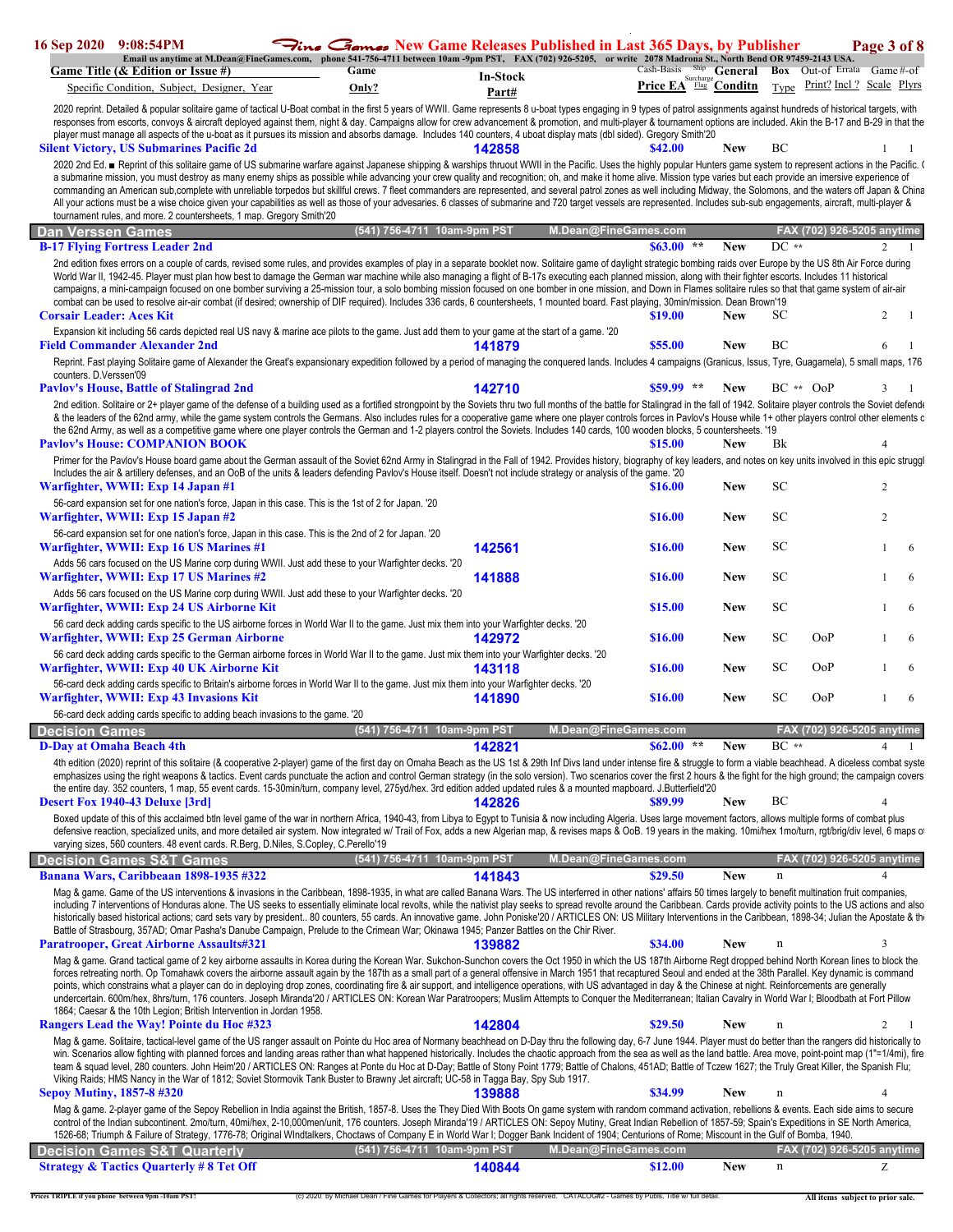| 16 Sep 2020                    | 9:08:54PM                                                                                                               |                                                                                                                                                                                                                                                                                                                                                                                                                                                                                                                                                                                                                                                                                                                                                                                                                                                                                                                                                                                                                                                                                                                             | <b>Fine <i>Games</i></b> New Game Releases Published in Last 365 Days, by Publisher |                   |                      |                                    |            |             | Page 4 of 8                       |   |
|--------------------------------|-------------------------------------------------------------------------------------------------------------------------|-----------------------------------------------------------------------------------------------------------------------------------------------------------------------------------------------------------------------------------------------------------------------------------------------------------------------------------------------------------------------------------------------------------------------------------------------------------------------------------------------------------------------------------------------------------------------------------------------------------------------------------------------------------------------------------------------------------------------------------------------------------------------------------------------------------------------------------------------------------------------------------------------------------------------------------------------------------------------------------------------------------------------------------------------------------------------------------------------------------------------------|-------------------------------------------------------------------------------------|-------------------|----------------------|------------------------------------|------------|-------------|-----------------------------------|---|
|                                | Game Title (& Edition or Issue #)                                                                                       | Email us anytime at M.Dean@FineGames.com, phone 541-756-4711 between 10am -9pm PST, FAX (702) 926-5205, or write 2078 Madrona St., North Bend OR 97459-2143 USA.                                                                                                                                                                                                                                                                                                                                                                                                                                                                                                                                                                                                                                                                                                                                                                                                                                                                                                                                                            | Game                                                                                |                   |                      | Cash-Basis Ship General            |            |             | <b>Box</b> Out-of Errata Game#-of |   |
|                                | Specific Condition, Subject, Designer, Year                                                                             |                                                                                                                                                                                                                                                                                                                                                                                                                                                                                                                                                                                                                                                                                                                                                                                                                                                                                                                                                                                                                                                                                                                             | Only?                                                                               | In-Stock<br>Part# |                      | Surcharge<br>Price EA Flag Conditn |            | Type        | Print? Incl? Scale Plyrs          |   |
|                                |                                                                                                                         | Quarterly magazine dedicated to a single historical topic of military history. This issue is focused on all aspects of northern Vietnam's Tet Offensive that caught the US entirely by surprise all across southern Vietnam ea                                                                                                                                                                                                                                                                                                                                                                                                                                                                                                                                                                                                                                                                                                                                                                                                                                                                                              |                                                                                     |                   |                      |                                    |            |             |                                   |   |
|                                | 1968. Does NOT include the map included with subscriber copies.'19<br><b>Strategy &amp; Tactics Quarterly #9 Am Rev</b> |                                                                                                                                                                                                                                                                                                                                                                                                                                                                                                                                                                                                                                                                                                                                                                                                                                                                                                                                                                                                                                                                                                                             |                                                                                     | 140088            |                      | \$12.00                            | New        | n           | Ζ                                 |   |
|                                |                                                                                                                         | Quarterly magazine dedicated to a single, broad historical topic of military history. This issue is focused on all aspects of the American Revolution of 1775-83. '20                                                                                                                                                                                                                                                                                                                                                                                                                                                                                                                                                                                                                                                                                                                                                                                                                                                                                                                                                       |                                                                                     |                   |                      |                                    |            |             |                                   |   |
|                                | <b>Strategy &amp; Tactics Quarterly #10 Kursk</b>                                                                       |                                                                                                                                                                                                                                                                                                                                                                                                                                                                                                                                                                                                                                                                                                                                                                                                                                                                                                                                                                                                                                                                                                                             |                                                                                     | 142811            |                      | \$12.00                            | <b>New</b> | n           | Ζ                                 |   |
|                                |                                                                                                                         | Quarterly magazine dedicated to a single, broad historical topic of military history. This issue is focused on all aspects of the epic Summer 1943 battles around Kursk on the eastern Front during World War II on thru the f                                                                                                                                                                                                                                                                                                                                                                                                                                                                                                                                                                                                                                                                                                                                                                                                                                                                                              |                                                                                     |                   |                      |                                    |            |             |                                   |   |
| of Berlin in May 1945. '20     | <b>Strategy &amp; Tactics Quarterly #11 30YrWar</b>                                                                     |                                                                                                                                                                                                                                                                                                                                                                                                                                                                                                                                                                                                                                                                                                                                                                                                                                                                                                                                                                                                                                                                                                                             |                                                                                     |                   |                      | \$12.00                            | New        | $\mathbf n$ | Ζ                                 |   |
|                                |                                                                                                                         | Quarterly magazine dedicated to a single, broad historical topic of military history. This issue is focused on all aspects of the Thirty Years War. '20                                                                                                                                                                                                                                                                                                                                                                                                                                                                                                                                                                                                                                                                                                                                                                                                                                                                                                                                                                     |                                                                                     |                   |                      |                                    |            |             |                                   |   |
|                                | Decision Gms Modern War Mag                                                                                             |                                                                                                                                                                                                                                                                                                                                                                                                                                                                                                                                                                                                                                                                                                                                                                                                                                                                                                                                                                                                                                                                                                                             | (541) 756-4711 10am-9pm PST                                                         |                   | M.Dean@FineGames.com |                                    |            |             | FAX (702) 926-5205 anytime        |   |
|                                | <b>Block by Block, Battle of Hue 1968 #48</b>                                                                           |                                                                                                                                                                                                                                                                                                                                                                                                                                                                                                                                                                                                                                                                                                                                                                                                                                                                                                                                                                                                                                                                                                                             |                                                                                     | 142469            |                      | \$29.50                            | <b>New</b> | $\mathbf n$ |                                   |   |
|                                |                                                                                                                         | Mag & game. 2-player game of the exceptionally bitter battle for the Vietnamese city of Hue at the height of the northern Vietnamese Tet Offensive in Feb 1968. Area-move map is centered on central Hue area totaling 5<br>square miles which is entirely surrounded by rivers. Both political & military considerations are modeled, with the NVA seeking to hold the city as long as possible and cause the greatest casualties while the US must retak<br>the city without doing too much damage or taking too many casualities. Platoon-battalion level, 176 counters, 4-5days/turn. Nicholas Edwards'20 / ARTICLES ON: Battle of Hue, 1968; MiG Alley, US Air Force in the Korear<br>War; Organizations, Tactics & Cohesion during the Iran-Iraq War, 1981-8; What If? The Chinese Invasion of Taiwan; COVID-19 & the World's Militaries; 4 Way Fight in Syria's Idlib Provence; Paracel & Spratly Islands in<br>South China Sea; Comoros, Coup Land in the Indian Ocean; Pirate Hijacking of the Maersk Alabama Cargo Ship, 2009; Seal Team Six.                                                                     |                                                                                     |                   |                      |                                    |            |             |                                   |   |
|                                | <b>Dragon &amp; the Hermit Kingdom #45</b>                                                                              |                                                                                                                                                                                                                                                                                                                                                                                                                                                                                                                                                                                                                                                                                                                                                                                                                                                                                                                                                                                                                                                                                                                             |                                                                                     | 139912            |                      | \$29.50                            | New        | n           |                                   |   |
|                                | <b>Foreign Legion Paratroopers #46</b>                                                                                  | Mag & game. Game of a hypothetical 2nd Korean War in the immediate future in which northern Korea & China press a suprise attack on the south to unify the country. Game represents a precursor to earlier game, Dragc<br>That Engulfed the Sun. Map covers Manchuria & the Korean penisula. Unit types include land, air, air defense & cyber. 36mi/hex, brig/div level 176 counters. Eric Harvey'19 / ARTICLES ON: Geopolitics of the Western<br>Pacific & Korea; Fire Support Bases in Vietnam; Invasion of Panama 1989, Operation Just Cause [sic]; Yom Kippur War in the Golan, 1973; Tribal Wars; Turkey's Nuclear Aspirations; Malaysian Naval Transformation, Iran<br>Choke Point; Battle of Medina Ridge, 1990; Nex Arms Race, Hypersonic Weapons; Russian Tank Developments.                                                                                                                                                                                                                                                                                                                                      |                                                                                     | 139922            |                      | \$29.50                            | New        |             |                                   |   |
|                                |                                                                                                                         | Mag & game. Solitaire game of French anti-insurgent operations in multiple, generic settings around the Africa & the Middle East. Player controls French forces while the game system controls local forces. Can be played                                                                                                                                                                                                                                                                                                                                                                                                                                                                                                                                                                                                                                                                                                                                                                                                                                                                                                  |                                                                                     |                   |                      |                                    |            |             |                                   |   |
| <b>Objective Munich #49</b>    |                                                                                                                         | cooperatively with other also controling French forces. Played as missions across 1 or more small maps of unique (generic) geographic types, and individual missions can be linked into campaigns. Shows the French style<br>fighting with minimal logistical & air support, striking fast & decisively, plus organizational elan. 12hrs-1wk/turn, 0.5-5km/hex, platoon level, 176 counters, pltn level. Joseph Miranda'20 / ARTICLES ON: Foreign Legion<br>Paratrooper, Rapid Response Force; Warsaw Pact's History; British 29th Brigade at the Imjin River, Korea, April 1951; Rise & Fall of Isis Armor; Columbia & Venezuela, Part of Same Problem; NATO's New Joint Support &<br>Enabling Command; North Korea's Submarine, Israel's Maritime Power; Egyptian Fishbed Fighters Over Israel's Dimona Nuclear Plant in 1967; American Withdrawal from Syria; the French Path to the Bomb, 1930-60.<br>Mag & game. Second game in a planned series 5 games called 7 Days to the Rhine, each of which is stand-alone but also mateable to form a large game of World War III in central Europe. This game covers southern |                                                                                     | 143184            |                      | \$29.50                            | <b>New</b> | $\mathbf n$ |                                   |   |
| <b>Objective Nuremberg #47</b> | Doctrine v Nuclear Proliferation.                                                                                       | Germany from the Czech border to Munish in the SW corner of the map. Considers electronic warfare, refugees, air power. Victory is by geographic control. 280 counters, 4km/hex, btln/regt level, 8hrs/turn. Ty Bomba'20 /<br>ARTICLE ON: War in Europe in the 1980s; Strategic Air Command European Operations, 1946-65; Israeli Navy from 1949-67; The US Marines & Helicopter Warfare; Mercenary Diplomacy in Mozambique; Will the US Pul<br>Troops from Germany?; Singapore, a Poisonous Shrimp; Lessons Learned in Syria; Bob Denard, Warrior King & Pirate of the Republic [of Congo]; Airpower Evolution; Vietnam Winner, the Bicycle!; Israel's Dilemma: Begir                                                                                                                                                                                                                                                                                                                                                                                                                                                      |                                                                                     | 141861            |                      | \$69.00                            | New        |             | OoP                               |   |
|                                |                                                                                                                         | Mag & game. First game in a planned series 5 games called 7 Days to the Rhine, each of which is stand-alone but also mateable to form a large game of World War III in central Europe. Soviet player pursues one of three                                                                                                                                                                                                                                                                                                                                                                                                                                                                                                                                                                                                                                                                                                                                                                                                                                                                                                   |                                                                                     |                   |                      |                                    |            |             |                                   |   |
|                                |                                                                                                                         | possible strategies determined by chit draw. 2.5mi/hex, btln/rgt level, with air & cyber, 8hrs/turn. 200 counters. Ty Bomba'20 / ARTICLES ON: War in Europe in the 1980s; Argentina's Failure in the Falklands War;<br>Indo-Pakistan Naval War of 1971; Siege of An Loc, Vietnam, 1972; Nigeria's Super COIN Camps; Will Ukraine Join NATO?; China's Belt & Road Initiative; End Game in Syria?; US Tanks in Vietnam; Future Middle East                                                                                                                                                                                                                                                                                                                                                                                                                                                                                                                                                                                                                                                                                    |                                                                                     |                   |                      |                                    |            |             |                                   |   |
|                                |                                                                                                                         | War; Mossad Assassinations; USSR's Near Hypersonic KH-22 Cruise Missile.                                                                                                                                                                                                                                                                                                                                                                                                                                                                                                                                                                                                                                                                                                                                                                                                                                                                                                                                                                                                                                                    |                                                                                     |                   |                      |                                    |            |             |                                   |   |
|                                | Decision Gms World at War Mag                                                                                           |                                                                                                                                                                                                                                                                                                                                                                                                                                                                                                                                                                                                                                                                                                                                                                                                                                                                                                                                                                                                                                                                                                                             | (541) 756-4711 10am-9pm PST                                                         |                   | M.Dean@FineGames.com |                                    |            |             | <u>FAX (702) 926-5205 anytime</u> |   |
|                                | <b>Breakout, First Panzer Army #69</b>                                                                                  |                                                                                                                                                                                                                                                                                                                                                                                                                                                                                                                                                                                                                                                                                                                                                                                                                                                                                                                                                                                                                                                                                                                             |                                                                                     | 138589            |                      | \$29.50                            | <b>New</b> | $\mathbf n$ |                                   |   |
|                                |                                                                                                                         | Mag & game. Game of the breakout of the German 1st Panzer Army in northwest Ukraine in the spring of 1944, after the Soviets enveloped it. Set in late winter, weather & ground conditions are major variables affecting<br>movement & air support. Success often depends on each sides ability to concentrate forces including special units & artillery for key attacks, and the Soviets can be limited by their supply lines. Div/corp level, 176 count<br>Ty Bomba'19 / ARTICLES ON: Breakout of the German 1st Panzer Army, March-April 1944; British Pacific Fleet, 1944-5; US Army Military Police in World War II; German Annihilation War, Planning & Implementation;<br>German Super-Heavy Tank Projects, 1941-5; Rome 1943, America's First Italian Advance; Wermacht Special Forces in World War II.                                                                                                                                                                                                                                                                                                            |                                                                                     |                   |                      |                                    |            |             |                                   |   |
|                                | <b>Forgotten Pacific Battles #71</b>                                                                                    |                                                                                                                                                                                                                                                                                                                                                                                                                                                                                                                                                                                                                                                                                                                                                                                                                                                                                                                                                                                                                                                                                                                             |                                                                                     | 142788            |                      | \$29.50                            | New        | n           | 6                                 |   |
| Axis Spies.                    |                                                                                                                         | Mag & game. Solitaire game using the Fire & Movement folio system covering 6 smaller island invasions in the Pacific: Engebi, Eniwetok, Parry, Guarm, Tinian & Angaur. Player directs US forces in each invasion and mus<br>beat the historical US performance for all the invasions together. Individual battles can be played as a part of a campaign. Includes 2-player rules. Co/regt level, 500m/hex (Guam at 1mi/hex), 1+ day/turn, 280 counters. Er<br>Harvey'20 / ARTICLES ON: Weapons, Tactics & Cohesion in Pacific Battles; Crimea 1944; The US's Undeclared Naval War; the Czech Maginot Line; Germany's Declaration of War on the US; the Luftwaffe's Rapid Rise;                                                                                                                                                                                                                                                                                                                                                                                                                                              |                                                                                     |                   |                      |                                    |            |             |                                   |   |
|                                | <b>Great Pacific War, Plan Orange #70</b>                                                                               |                                                                                                                                                                                                                                                                                                                                                                                                                                                                                                                                                                                                                                                                                                                                                                                                                                                                                                                                                                                                                                                                                                                             |                                                                                     | 141865            |                      | \$29.50                            | New        |             | 6                                 |   |
|                                | Scorched Earth & Industrial Evacuation Policies.                                                                        | Mag & game. Game of the hypothetical wars that may have occurred in the Pacific Ocean during the 1920s or 1930s including the US Plan Orange. Includes air, land & naval forces. Players conduct descrete actions such<br>combat, supply, intelligence, etc, largely on basis of control of island bases. Uses the Red Dragon Rising game system (from S&T250), also used in South Seas Campaign #18, Mare Nostrum #41. Includes historical &<br>hypothetical forces. Victory is based on control of bases and elimination of enemy ships. Area move map of the entire Pacific Ocean. 176 counters, Joseph Miranda'19 / ARTICLES ON: War in the Pacific in the 1920-30s;<br>Hurtgen Forest Campaign 1944; The Polish Southern Front 1939; Musilini's Military Diplomacy 1922-40; Bridging before AFV Bridging Equipment; Organization of the US Navy during the Era of the World Wars; Soviet                                                                                                                                                                                                                               |                                                                                     |                   |                      |                                    |            |             |                                   |   |
|                                | Paratrooper, Palembang & Primsole #72                                                                                   |                                                                                                                                                                                                                                                                                                                                                                                                                                                                                                                                                                                                                                                                                                                                                                                                                                                                                                                                                                                                                                                                                                                             |                                                                                     | 142460            |                      | \$29.50                            | New        | $\mathbf n$ | 6                                 |   |
|                                | Intervention in the Balkans, 1940; SPAM, Unlikely American Hero.                                                        | Mag & game. Second in a game series descended from SPI's Paratrooper in S&T 77. Covers key airborne assaults of the 20th-21st century. Games in this edition cover tha Japanese paradrop at Palembang, Sumatra, Fe<br>1942, and the British airdrop in Sicily, July 1943. 176 counters, platoon/company level, 8hrs/turn. Joseph Miranda'20 / ARTICLES ON: Palembang, Japanese Air Assault on Sumatra, Feb 1942; Primosole Bridge, Clash of<br>Airbone on Sicily, July 1943; Soviet Naval Operations on the Black Sea during World War II; Operation Crusaer, 1941; Battle at Busa River, New Guinea, 1943; ALSIB, the Alaska-Siberian Lend-Lease Route; Axis                                                                                                                                                                                                                                                                                                                                                                                                                                                               |                                                                                     |                   |                      |                                    |            |             |                                   |   |
| <b>Spring Awakening #73</b>    |                                                                                                                         |                                                                                                                                                                                                                                                                                                                                                                                                                                                                                                                                                                                                                                                                                                                                                                                                                                                                                                                                                                                                                                                                                                                             |                                                                                     | 142781            |                      | \$29.50                            | <b>New</b> | $\mathbf n$ |                                   |   |
|                                | Motorized Company in Ethiopia 1940-41.                                                                                  | Mag & game. W/ 17 errata/variant counters for Peaks of the Cacauses #61. 2-player game of the last German offensive in WWII in northern Hungary, Slovakia & Austria, March-April 1945 as they attempt to protect the Lal<br>Balaton oilfields. German prospects are poor, but to win Germans must simply best their historical performance to win. Emphasizes control of geo geography, and activation of Soviet forces. 1 scenario with a couple of<br>what-if additons. Uses the They Died With Their Boots on game system. 1wk/turn, 18km/hex, corp level, 176 counters total. Joseph Miranda'20 / ARTICLES: Spring Awakening, the Third Reich's Last Offensive; Cost of<br>French Pride, Destruction of Vichy Forces; Second Stumbling at Schmidt, Germany; Operation Obe, Borneo 1945; German Scharnhorst; War & Factions in the Imperial Japanese Armed Forces; Code Talkers; German                                                                                                                                                                                                                                  |                                                                                     |                   |                      |                                    |            |             |                                   |   |
| Gale Force Nine Llc            |                                                                                                                         |                                                                                                                                                                                                                                                                                                                                                                                                                                                                                                                                                                                                                                                                                                                                                                                                                                                                                                                                                                                                                                                                                                                             | (541) 756-4711 10am-9pm PST                                                         |                   | M.Dean@FineGames.com |                                    |            |             | FAX (702) 926-5205 anytime        |   |
|                                | Dune 2nd: Ixians & Tleilaxa Houses Kit                                                                                  | New kit adding 2 more houses to the base game: the Tleilau, a sophisticated race of xenophobes that aim to dominate the world, and the Ixian a race of superb manufacturers of technologies only they know how to use.                                                                                                                                                                                                                                                                                                                                                                                                                                                                                                                                                                                                                                                                                                                                                                                                                                                                                                      |                                                                                     | 142572            |                      | \$15.00                            | <b>New</b> | <b>FB</b>   | 6                                 | 5 |
|                                |                                                                                                                         | These two races are mortal enemies. Does NOT increase the number of players '20                                                                                                                                                                                                                                                                                                                                                                                                                                                                                                                                                                                                                                                                                                                                                                                                                                                                                                                                                                                                                                             |                                                                                     |                   |                      |                                    |            |             |                                   |   |
|                                | Dune, Conquest Diplomacy & Betrayal 2nd                                                                                 |                                                                                                                                                                                                                                                                                                                                                                                                                                                                                                                                                                                                                                                                                                                                                                                                                                                                                                                                                                                                                                                                                                                             |                                                                                     | 142571            |                      | \$42.50                            | <b>New</b> | FB **       | 6                                 | 5 |
|                                |                                                                                                                         | Update of this unique, classic, 2-6 player game set in the world of Frank Herbert's novels about war on a distant planet. The most valuable resource in the universe is melange, a spice found only on the planet Dune that<br>enables hyperspace travel. Interesting game with great multiplayer interaction. '19                                                                                                                                                                                                                                                                                                                                                                                                                                                                                                                                                                                                                                                                                                                                                                                                          |                                                                                     |                   |                      |                                    |            |             |                                   |   |
| Games Workshop                 |                                                                                                                         |                                                                                                                                                                                                                                                                                                                                                                                                                                                                                                                                                                                                                                                                                                                                                                                                                                                                                                                                                                                                                                                                                                                             | (541) 756-4711 10am-9pm PST                                                         |                   | M.Dean@FineGames.com |                                    |            |             | FAX (702) 926-5205 anytime        |   |
|                                | <b>Warhammer Underwrld Beastgrave Mantrappr</b>                                                                         |                                                                                                                                                                                                                                                                                                                                                                                                                                                                                                                                                                                                                                                                                                                                                                                                                                                                                                                                                                                                                                                                                                                             |                                                                                     |                   |                      | \$27.00                            | <b>New</b> | SB          |                                   |   |
| GMT Games                      |                                                                                                                         | Kit with a set of 59 cards and 6 miniatures depicting Hrothgorn's Mantrappers for the Warhammer Underworlds universe. '20                                                                                                                                                                                                                                                                                                                                                                                                                                                                                                                                                                                                                                                                                                                                                                                                                                                                                                                                                                                                   | (541) 756-4711 10am-9pm PST                                                         |                   | M.Dean@FineGames.com |                                    |            |             | FAX (702) 926-5205 anytime        |   |

Prices TRIPLE if you phone between 9pm -10am PST! (c) 2020 by Michael Dean / Fine Games for Players & Collectors; all rights reserved. CATALOG#2 - Games by Publs, Title w/ full detail. All items subject to prior sale.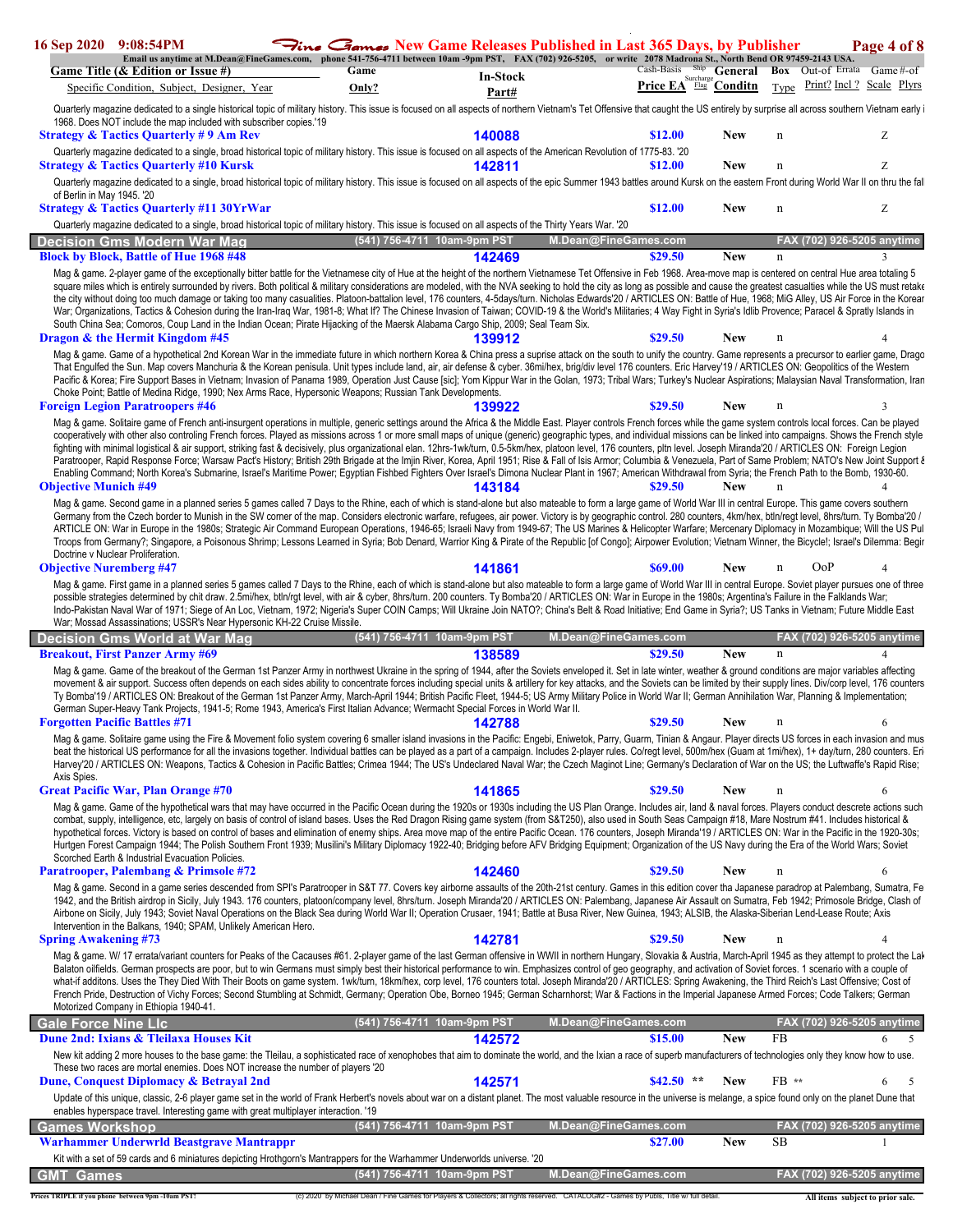| 16 Sep 2020                       | 9:08:54PM                                                                               |                                                                                                                                                                                                                                                                                                                                                                                                                                                                                                                                                                                                                     | <b>Fine <i>Games</i></b> New Game Releases Published in Last 365 Days, by Publisher |                                    |            |                                   | Page 5 of 8    |
|-----------------------------------|-----------------------------------------------------------------------------------------|---------------------------------------------------------------------------------------------------------------------------------------------------------------------------------------------------------------------------------------------------------------------------------------------------------------------------------------------------------------------------------------------------------------------------------------------------------------------------------------------------------------------------------------------------------------------------------------------------------------------|-------------------------------------------------------------------------------------|------------------------------------|------------|-----------------------------------|----------------|
|                                   | Game Title (& Edition or Issue #)                                                       | Email us anytime at M.Dean@FineGames.com, phone 541-756-4711 between 10am -9pm PST, FAX (702) 926-5205, or write 2078 Madrona St., North Bend OR 97459-2143 USA.<br>Game                                                                                                                                                                                                                                                                                                                                                                                                                                            |                                                                                     | Cash-Basis Ship General            |            | <b>Box</b> Out-of Errata Game#-of |                |
|                                   | Specific Condition, Subject, Designer, Year                                             | Only?                                                                                                                                                                                                                                                                                                                                                                                                                                                                                                                                                                                                               | In-Stock<br>Part#                                                                   | Surcharge<br>Price EA Flag Conditn |            | Type Print? Incl? Scale Plyrs     |                |
|                                   | 1862, Railway Mania in Eastern Counties                                                 |                                                                                                                                                                                                                                                                                                                                                                                                                                                                                                                                                                                                                     | 143002                                                                              | $$55.00$ **                        | <b>New</b> | $DC**$                            | A<br>8         |
|                                   |                                                                                         | 18xx series game set in 1862 eastern England. Allows up to 8 players as well as solitaire play, and can be completed in a long evening. Company selection varies, and there are 2 ways to secure financing. Includes solitai                                                                                                                                                                                                                                                                                                                                                                                        |                                                                                     |                                    |            |                                   |                |
| 1989, Dawn of Freedom 2nd         |                                                                                         | rules. Mounted map of East Anglia, 34 train cards, 10 other cards, 160 certificates, 12 countersheets of track tiles & tokens, paper money. '20                                                                                                                                                                                                                                                                                                                                                                                                                                                                     | 143321                                                                              | $$44.00$ **                        | <b>New</b> | $BC **$                           |                |
|                                   |                                                                                         | 2-player game simulating the political, social & economic aspects of the period about 1989 when democratic change brought about the collapse of the Soviet Union. One player represents the USSR, and attempts to prop i<br>the Warsaw Pact governments with things other than tanks in the streets as social pressures force change. The other player represents the western nations, the so called forces of democracy, who seek to create disconter<br>& change which hurts the Soviet cause. 2 countersheets, 162 cards, 1 map. T.Torgerson, 2nd edition simply integrates errata into the rules. J.Matthews'20 |                                                                                     |                                    |            |                                   |                |
| <b>Battle Line Card Game 7th</b>  |                                                                                         |                                                                                                                                                                                                                                                                                                                                                                                                                                                                                                                                                                                                                     | 142718                                                                              | \$16.00                            | <b>New</b> | SB                                | А              |
|                                   | Schotten-Totten game. R.Knizia'20                                                       | 6th reprint of this simple, fast playing, 2 player card game of ancient tactical combat during the time of Alexander the Great. Play is directed toward capture of opponents leader (flag) cards. Revised & enlarged from Germ                                                                                                                                                                                                                                                                                                                                                                                      |                                                                                     |                                    |            |                                   |                |
| <b>Battle Line Medieval</b>       |                                                                                         |                                                                                                                                                                                                                                                                                                                                                                                                                                                                                                                                                                                                                     |                                                                                     | \$16.00                            | <b>New</b> | SB                                | M<br>A         |
|                                   |                                                                                         | Variation on the longstanding & highly popular Battle Line card game, here set in the Medieval world. Two opponents face off across a battle line, winning by taking control of 5 of 9 battlefields or 3 adjacent battlefields                                                                                                                                                                                                                                                                                                                                                                                      |                                                                                     |                                    |            |                                   |                |
| cards. Reiner Knizia'20           | <b>Cataclysm: MOUNTED MAP w/BOX</b>                                                     |                                                                                                                                                                                                                                                                                                                                                                                                                                                                                                                                                                                                                     |                                                                                     | \$27.00                            | <b>New</b> | DC                                | 8              |
|                                   | <b>Cataphract, Justinian Reconquest Rome 2d</b>                                         | Mounted map, plus a 3" doublecase box (to replace the original 2" bookcase box), for the base Cataclysm game. No other components included. '19                                                                                                                                                                                                                                                                                                                                                                                                                                                                     | 139578                                                                              | $$45.00$ **                        | <b>New</b> | $BC**$                            | $\mathbf{3}$   |
|                                   |                                                                                         | Reprint of this 8th volume in the Great Battles of History. Covers the reconquest of Rome during the Justinian era of 528-558ad. Includes 6 battles (including 1 naval battle) plus a campaign game. R.Berg, M.Herman'19                                                                                                                                                                                                                                                                                                                                                                                            |                                                                                     |                                    |            |                                   |                |
|                                   | <b>Combat Commander, Pacific 2nd</b>                                                    | Reprint/update of this game in the CC series depicting tactical combat in the Pacific in WW2. '20                                                                                                                                                                                                                                                                                                                                                                                                                                                                                                                   | 142256                                                                              | $$55.00$ **                        | <b>New</b> | $DC**$                            | 2              |
|                                   | <b>Combat Commander: Fall of West Kit 2nd</b>                                           |                                                                                                                                                                                                                                                                                                                                                                                                                                                                                                                                                                                                                     | 143003                                                                              | \$21.00                            | <b>New</b> | Fo                                | 2              |
|                                   |                                                                                         | Battle Pack #5. Reprint of this kit for the Combat Commander series adding 12 scenarios played on 10 battle maps depicting actions in the Spring of 1940 in France. Special AFV rules reflect the still-developing nature of<br>doctrines among armored forces meeting infantry forces. Regs CC Europe & Mediterranean to play. '20                                                                                                                                                                                                                                                                                 |                                                                                     |                                    |            |                                   |                |
|                                   | <b>Combat Commander: New Guinea Kit 2nd</b>                                             |                                                                                                                                                                                                                                                                                                                                                                                                                                                                                                                                                                                                                     | 143248                                                                              | \$18.00                            | <b>New</b> | Fo                                | 2              |
|                                   |                                                                                         | Battle Pack #4. Reprint of this kit adding 14 scenarios set in New Guinea, 1942-4, plus 6 battle maps depicting jungle terrain. '20                                                                                                                                                                                                                                                                                                                                                                                                                                                                                 |                                                                                     |                                    |            |                                   |                |
|                                   | <b>Combat Commander: Normandy Kit 2nd</b>                                               | Battle Pack #3. Reprint of this kit for the Combat Commander system & covering tactical combat in Normandy, 1944. Includes 176 counters, 8 maps, 17 scenarios including Pegasus Bridge, Pointe du Hoc, and other key                                                                                                                                                                                                                                                                                                                                                                                                | 143325                                                                              | \$25.00                            | <b>New</b> | Fo                                | $\overline{2}$ |
|                                   | battles from the Normandy landings. '20                                                 |                                                                                                                                                                                                                                                                                                                                                                                                                                                                                                                                                                                                                     |                                                                                     |                                    |            |                                   |                |
|                                   | <b>Combat Commander: Paratroopers Kit 3rd</b>                                           |                                                                                                                                                                                                                                                                                                                                                                                                                                                                                                                                                                                                                     | 142860                                                                              | \$15.00                            | <b>New</b> | Fo                                | 2              |
|                                   | <b>Combat Commander: Sea Lion Kit 2nd</b>                                               | Battle pack #1. 2nd Reprint of this kit providing 2 double-sided maps & six scenarios, plus addtl rules, adding paratroopers to the CC game system. '20                                                                                                                                                                                                                                                                                                                                                                                                                                                             | 141502                                                                              | \$19.00                            | <b>New</b> | Fo                                | 2              |
|                                   |                                                                                         | Battle Pack #6. Reprint of this kit for the CC game ssystem adding units that may have been at the center of the battles had the Germans executed their planned invasion of England in 1940. '20                                                                                                                                                                                                                                                                                                                                                                                                                    |                                                                                     |                                    |            |                                   |                |
|                                   | <b>Combat Commander: Stalingrad Kit 3rd</b>                                             |                                                                                                                                                                                                                                                                                                                                                                                                                                                                                                                                                                                                                     | 140554                                                                              | \$25.00                            | <b>New</b> | Fo                                | 2              |
| 88 counters. '14                  | <b>Commands &amp; Colors, Napoleonics 4th</b>                                           | Battle Pack #2. 2nd Reprint of this kit for the Combat Commander system & covering tactical combat in late 1942 in & around Stalingrad. W/ 11 scnearios including a campaign game, plus 4 double sided maps, new rules i                                                                                                                                                                                                                                                                                                                                                                                            | 143006                                                                              | $$56.00$ **                        | <b>New</b> | $DC**$                            |                |
|                                   |                                                                                         | 2019 Reprint. Block-system game covering 15 Napoleonic era battles. Includes French, British & Portuguese troops. Battles include: Rollica 1st & 2nd, Vimiero, Corunna, River Coa, Talavera, Bussaco, Reynier's & Ney's                                                                                                                                                                                                                                                                                                                                                                                             |                                                                                     |                                    |            |                                   |                |
| <b>Flying Colors Deluxe [3rd]</b> |                                                                                         | Assault, Redinha, Salamanca, Garcia Hernandez, Aire, Quatre Bras & Waterloo. 340 blocks, mounted map, 70 command cards. R.Borg'19                                                                                                                                                                                                                                                                                                                                                                                                                                                                                   | 143330                                                                              | \$53.00                            | <b>New</b> | BC                                |                |
|                                   |                                                                                         | Deluxe 3rd ed Update. Integrates the Ship of the Line kit, previously sold separately, as well as a bigger box, and Trafalgar & battles of the 7 Years War previously published in C3i, with more counters so that each unique                                                                                                                                                                                                                                                                                                                                                                                      |                                                                                     |                                    |            |                                   |                |
|                                   | <b>Flying Colors Deluxe [3rd]: Update Kit</b>                                           | vessel is represented by its own counter. Simpler, fast playing game of ship-ship combat during the Age of Sail, and focusing on the fleet's overall performance. Includes hundreds of individually named ships, 840 counters<br>maps. Covers battles of Cape St. Vincent, The Nile, Copenhagen, Trafalgar, Virgina Capes & First of June. 5-10min/turn, 100m/hex. M.Nagel'20                                                                                                                                                                                                                                       |                                                                                     | \$23.00                            | <b>New</b> | BC                                | -1             |
|                                   |                                                                                         | Kit including all the components upgraded from prior editons of the game to make a Deluxe 3rd edition including rules & playbook, 1 map, 3 countersheets, and play aid. '20                                                                                                                                                                                                                                                                                                                                                                                                                                         |                                                                                     |                                    |            |                                   |                |
|                                   | <b>Imperial Struggle, 2nd Hundred Years War</b>                                         |                                                                                                                                                                                                                                                                                                                                                                                                                                                                                                                                                                                                                     |                                                                                     | <b>CALL</b>                        | <b>New</b> | BC                                | 6              |
|                                   |                                                                                         | Sold out on publication; find it in a big box store. 2-player game of thw 2nd Hundred Years of War, 1697-1789, the 18th century rivalry between France & Britain, beginning with the War of Spanish Succession and ending                                                                                                                                                                                                                                                                                                                                                                                           |                                                                                     |                                    |            |                                   |                |
|                                   | Labyrinth: Forever War 2015 - ? Kit                                                     | with the French Revolution, a period that encompassed 4 major wars. Simpler, fast playing game system loosely based on Twilight Struggle. Goal is to build the bases of colonial wealth & prestige across much of the globe                                                                                                                                                                                                                                                                                                                                                                                         | 143267                                                                              | \$20.00                            | <b>New</b> | zl.                               | 8              |
|                                   |                                                                                         | 2nd kit for Labyrinth. Continues where The Awakening Kit left off, adding new rules & event cards to cover the events from 2015-2020, including Trump becoming president with his own style of warfare. '20                                                                                                                                                                                                                                                                                                                                                                                                         |                                                                                     |                                    |            |                                   |                |
|                                   | <b>MBT [Main Battle Tank] 2nd: 4CMBG Kit</b>                                            |                                                                                                                                                                                                                                                                                                                                                                                                                                                                                                                                                                                                                     | 138649                                                                              | \$25.00                            | <b>New</b> | ВC                                | 2              |
|                                   | Navajo Wars, 1598-1864 2nd                                                              | Kit adding the Canadian forces (in the form of the 4th Mechanized Brigade) to the MBT game. Adds new countersheet, 2 dbl-sided maps & 5 new scenarios. Requires base MBT game to play. James Day'19                                                                                                                                                                                                                                                                                                                                                                                                                 | 141695                                                                              | $$42.00$ **                        | <b>New</b> | $BC**$                            | 8              |
|                                   |                                                                                         | 2019 2nd edition.■ Reprint. Solitaire game of the Navajo Nation thru 3 centuries of conflict in what is now the American Southwest, 1598-1864. Player must use planning & cunning against an ever-changing set of outside<br>threats. Enemy actions based on cards interpreted thru an instruction matrix. Includes the full range of tribal activities, from raiding enemy settles & outposts, to building population, to planing & harvesting the vital c<br>sustains the tribe. Mounted map, 1.5 countersheets, 80 cards, 20 wood cubes. Joel Toppen'19                                                          |                                                                                     |                                    |            |                                   |                |
|                                   | <b>Nevsky, Teutons &amp; Rus in Collision</b>                                           |                                                                                                                                                                                                                                                                                                                                                                                                                                                                                                                                                                                                                     | 142602                                                                              | \$56.00<br>**                      | <b>New</b> | $DC**$                            | 6              |
| <b>Next War, Korea 3rd</b>        |                                                                                         | Game of the clash of Teutonic & Orthodox Russian powers along the Baltic Sea in the mid-13th century. Game is about opportunism and control of trade routes on an area move map of the Baltic area. First game in the Le<br>& Campaign seris. Two player game that is suitable for solitaire. Mounted map, 137 wood pieces, 84 cards, 3 countersheets. 40days/turn, 200x300mi map dimensions. Volko Ruhnke'19                                                                                                                                                                                                       | 142735                                                                              | $$60.00**$                         | <b>New</b> | $BC**$                            | $\overline{4}$ |
|                                   |                                                                                         | Update of this long-popular, moderate complexity game of renewed hostilities in Korea. C Roberts award for Best Post WW2 boardgame 2 colorful maps depict the entire Korean penisula in detail. Allows for the 2 backing                                                                                                                                                                                                                                                                                                                                                                                            |                                                                                     |                                    |            |                                   |                |
|                                   | counters, 3.5day/turn, 7.5mi/hex. M.Land, G.Billingsley'20                              | superpowers, US & China, to decide their level of commitment & support. 2nd edition updates with current OoB & full range of possible weaponry (including nukes) should one side decide to go for it. Btln/rgt/div level, 1026                                                                                                                                                                                                                                                                                                                                                                                      |                                                                                     |                                    |            |                                   |                |
|                                   | <b>Next War: Supplement #2 Kit</b>                                                      |                                                                                                                                                                                                                                                                                                                                                                                                                                                                                                                                                                                                                     | 140573                                                                              | \$15.00                            | <b>New</b> | zl                                | 4              |
| <b>Rhode Island, Battle for</b>   |                                                                                         | Kit adding a number of new & advanced rules to the Next War game series including new weapons (including nukes) air system updates, refugees, Chinese OoB, and new counters. '20                                                                                                                                                                                                                                                                                                                                                                                                                                    | 143015                                                                              | $$40.00$ **                        | <b>New</b> | $BC**$                            | 3              |
| map. Mark Miklos'20               |                                                                                         | Game of two battles from Rhode Island in 1778. In the first, the British pursue the retreating Continentals as they abandon their siege of Newport. Small number of units, and action tends to follow along the roads. Include<br>opportunity cards that influence events and combat. Also includes a hypothetical assault on the fortified city of Newport that assumes that the French fleet stuck around and participated. 176 counters, 68 cards, double-sid                                                                                                                                                    |                                                                                     |                                    |            |                                   |                |
| <b>Space Empires 4x 4th</b>       |                                                                                         |                                                                                                                                                                                                                                                                                                                                                                                                                                                                                                                                                                                                                     | 143023                                                                              | \$52.50<br>**                      | <b>New</b> | $DC**$                            | 4<br>M         |
|                                   | scenarios and very high solitaire suitability. 4 countersheets, mounted map. J.Krohn'20 | 2020 reprint in a larger box. 1-4 player game of galactic space eXploration, eXpansion, eXploitation & eXtermination! Players explore a largely empty map of space, discovering 12 types of space terrain including asteroids<br>planets, nebulae. Players can form colones for long term growth, or mining operations for quick income. And build ships from 10 classes and 50 levels of tech. And of course when empires meet, there is conflict Multiple                                                                                                                                                         |                                                                                     |                                    |            |                                   |                |
|                                   | Space Empires 4x: 4th Ed DC BOX                                                         | 3", doublecase box, only, for this game designed to hold the mounted map & all the "stuff." '20                                                                                                                                                                                                                                                                                                                                                                                                                                                                                                                     | 143027                                                                              | \$12.00                            | <b>New</b> | DC                                |                |
| <b>Stalingrad '42</b>             |                                                                                         |                                                                                                                                                                                                                                                                                                                                                                                                                                                                                                                                                                                                                     | 142676                                                                              | \$64.99                            | <b>New</b> | BC                                | $\overline{4}$ |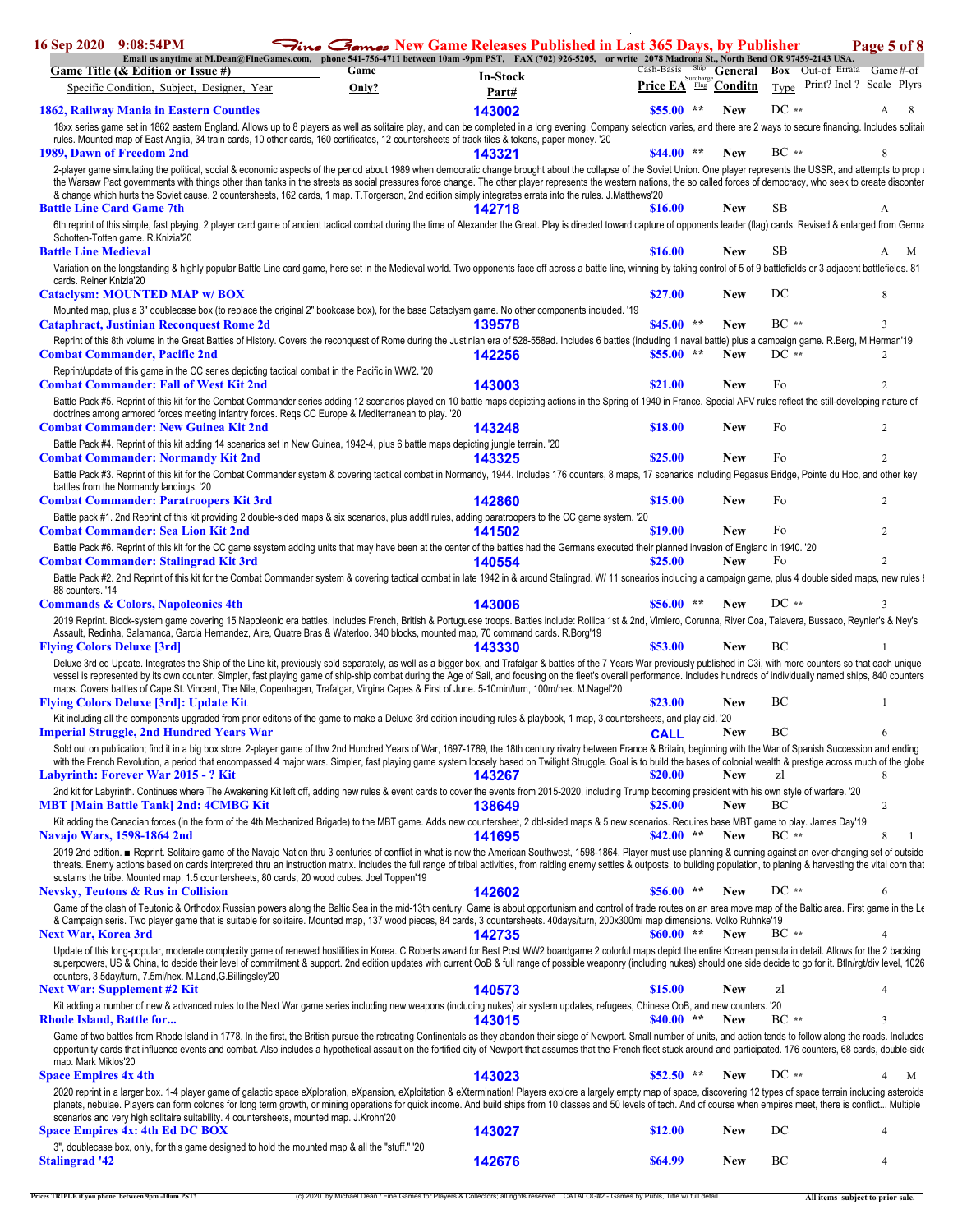|                                | 16 Sep 2020 9:08:54PM<br>Email us anytime at M.Dean@FineGames.com, phone 541-756-4711 between 10am -9pm PST, FAX (702) 926-5205, or write 2078 Madrona St., North Bend OR 97459-2143 USA.                                                                                                                                                                                                                                                                                                                                                                                                                       |                             |                 | Fine Games New Game Releases Published in Last 365 Days, by Publisher |                         |                         |                                   | Page 6 of 8                |
|--------------------------------|-----------------------------------------------------------------------------------------------------------------------------------------------------------------------------------------------------------------------------------------------------------------------------------------------------------------------------------------------------------------------------------------------------------------------------------------------------------------------------------------------------------------------------------------------------------------------------------------------------------------|-----------------------------|-----------------|-----------------------------------------------------------------------|-------------------------|-------------------------|-----------------------------------|----------------------------|
|                                | Game Title (& Edition or Issue #)                                                                                                                                                                                                                                                                                                                                                                                                                                                                                                                                                                               | Game                        | <b>In-Stock</b> |                                                                       | Cash-Basis<br>Surcharge | <sup>Ship</sup> General | <b>Box</b> Out-of Errata Game#-of |                            |
|                                | Specific Condition, Subject, Designer, Year                                                                                                                                                                                                                                                                                                                                                                                                                                                                                                                                                                     | Only?                       | Part#           |                                                                       | Price EA Flag Conditn   |                         | Type                              | Print? Incl? Scale Plyrs   |
|                                | Game of the Axis Fall Blau offensive across the breadth of southern Ukraine & the Caucasus Mountains, June-Dec 1942. 3 detailed & colorful maps, 3 countersheets, 5 scenarios, 4-7days/turn, 10mi/hex, Reg/Brig/Div leve                                                                                                                                                                                                                                                                                                                                                                                        |                             |                 |                                                                       |                         |                         |                                   |                            |
| Mark Simonitch'19              | <b>Storm Over Asia, Prequel to World at War</b>                                                                                                                                                                                                                                                                                                                                                                                                                                                                                                                                                                 |                             | 143341          |                                                                       | \$72.00                 | New                     | BC                                | 8                          |
|                                | Prequel to GMT's World at War game, and paralleling its Gathering Storm. Covers the years prior to World War II in the Pacific that built up to war. A complete game on it own, but can also be play in tandem with Gathering                                                                                                                                                                                                                                                                                                                                                                                   |                             |                 |                                                                       |                         |                         |                                   |                            |
|                                | Storm and sets the scene for a varied World at War game. Provides great flexibility in strategy, varying Japanese production focus on military or civilian goods, naval forces, diplomacy, new or better military units, activ<br>of reserves, etc. 840 counters, various cards. Modest complexity. Bruce Harper'20                                                                                                                                                                                                                                                                                             |                             |                 |                                                                       |                         |                         |                                   |                            |
|                                | <b>Tank Duel, Enemy in the Crosshairs</b>                                                                                                                                                                                                                                                                                                                                                                                                                                                                                                                                                                       |                             | 141779          |                                                                       | $$55.00$ **             | <b>New</b>              | $DC**$                            | 8                          |
|                                | Card-based game for 1-8 players depicting tank-tank combat on the Eastern Front during World War II. Uses a simple, fast-paced action system. Multi-deck card-driven system with full solitaire rules. Displays reflect status<br>of each tank & its crew. Fast playing. Many scenarios from basic engagements to elaborate, historical duels. 220 cards, 16 double-sided boards, 2.5 countersheets. Mike Bertucelli'19                                                                                                                                                                                         |                             |                 |                                                                       |                         |                         |                                   |                            |
|                                | Twilight Struggle 10th & Turn Zero BUNDL                                                                                                                                                                                                                                                                                                                                                                                                                                                                                                                                                                        |                             |                 |                                                                       | $$55.00$ **             | <b>New</b>              | BC **                             |                            |
|                                | Bundle of 2 items: (1) Deluxe edition; 2019 reprint of this immensely popular, 2-player game of the Cold War thru the fall of the Soviet Union, 1945-1989. Covers the secret intrigue as well as the small hot wars in which t<br>USSR & the western allies used hapless proxies to further their ends. 2 countersheets, 110 cards, mounted map. Ananda Gupta, Jason Matthews'19; and (2) Expansion kit that duplicates a promotional offer made in 2017                                                                                                                                                        |                             |                 |                                                                       |                         |                         |                                   |                            |
| '19                            | now with standard card backsides. Adds variable At-Start results that can widely vary the course of the game (and possibly imbalance it). Adds additional cards, plus revised Space Race track adding new avenues to victor                                                                                                                                                                                                                                                                                                                                                                                     |                             |                 |                                                                       |                         |                         |                                   |                            |
|                                | <b>Twilight Struggle, Cold War 1945-89 10th</b>                                                                                                                                                                                                                                                                                                                                                                                                                                                                                                                                                                 |                             | 142881          |                                                                       | $$39.00**$              | <b>New</b>              | $BC**$                            |                            |
| <b>Versailles 1919</b>         | Deluxe edition; 2019 reprint of this immensely popular, 2-player game of the Cold War thru the fall of the Soviet Union, 1945-1989. Covers the secret intrigue as well as the small hot wars in which the USSR & the western<br>allies used hapless proxies to further their ends. 2 countersheets, 110 cards, mounted map. Ananda Gupta, Jason Matthews'19                                                                                                                                                                                                                                                     |                             | 143343          |                                                                       | \$65.00                 | <b>New</b>              | BC                                |                            |
|                                | 1-4 player game of the big 4 Entente leaders deciding upon the future of the world in the aftermath of World War I. Each has national goals, and must field the growing nationalism around the globe. Uses a card bidding<br>system to determine your influence in settling issues in a way aligned to your goals while maintaining domestic supporters, all while facing regional crises. 120 cards, mounted map, 1 countersheet. Includes solitaire rules<br>module. Mark Herman, Geoff Engelstein'20                                                                                                         |                             |                 |                                                                       |                         |                         |                                   |                            |
| Hexasim Games                  |                                                                                                                                                                                                                                                                                                                                                                                                                                                                                                                                                                                                                 | (541) 756-4711 10am-9pm PST |                 | M.Dean@FineGames.com                                                  |                         |                         |                                   | FAX (702) 926-5205 anytime |
|                                | <b>Fate of the Reiters, 5 Btls of Religion</b>                                                                                                                                                                                                                                                                                                                                                                                                                                                                                                                                                                  |                             | 143348          |                                                                       | \$49.00                 | <b>New</b>              | BC                                | $\mathcal{L}$              |
|                                | French-produced, English-language version of this game of 5 battles from the French Wars of Religion between catholics & huguenots, 1562-1598 on a grand tactical scale. Uses the By Shot, Shock & Faith game system.<br>Warfare was rapidly evolving during the time, so there is a great diversity of unit composition as well as weaponry. Covers the battlesd of Cognat, 1568; Dormans, 1575; Vimory, 1587; Auneau, 1587; and Metrieux, 1587.<br>300m areas, 20-30min/turn, 100-500men/unit. 3 maps, 234 counters. Philippe Hardy'20                                                                        |                             |                 |                                                                       |                         |                         |                                   |                            |
|                                | <b>Great War Commander: BEF Expansion Kit</b>                                                                                                                                                                                                                                                                                                                                                                                                                                                                                                                                                                   |                             | 143350          |                                                                       | <b>\$60.00</b>          | <b>New</b>              | BC                                |                            |
|                                | Kit adding British Commonwealth forces to the game by providing a unique, 72-card deck highlighting Britain's unique advantages & disadvantages, plus 200 counters depicting infantry, leaders, tanks, weapons & aircraft.                                                                                                                                                                                                                                                                                                                                                                                      |                             |                 |                                                                       |                         |                         |                                   |                            |
|                                | Also includes 16 scenarios and 5 double-sided maps, plus a revised rulebook. Pascal Toupy'20<br><b>Historic-One Editions</b>                                                                                                                                                                                                                                                                                                                                                                                                                                                                                    | (541) 756-4711 10am-9pm PST |                 | M.Dean@FineGames.com                                                  |                         |                         | FAX (702) 926-5205 anytime        |                            |
| <b>Custer, Indian Wars</b>     |                                                                                                                                                                                                                                                                                                                                                                                                                                                                                                                                                                                                                 |                             | 139167          |                                                                       | \$55.00                 | <b>New</b>              | HС<br>OoP                         | $\overline{4}$             |
|                                | Box cover mildly concaved with a light crease paralleling top edge. Otherws new & unused. French-produced, solitaire game with rules in English & French. Covers the 7th Cavalry under Custer in the Indian Wars of 187<br>to fight three of his battles: Little Bighorn, Honsinger Bluff, Washita. Area move, 3 maps, 1 countersheet. Lionel Liron'19                                                                                                                                                                                                                                                          |                             |                 |                                                                       |                         |                         |                                   |                            |
| Kuro Neko Workship             |                                                                                                                                                                                                                                                                                                                                                                                                                                                                                                                                                                                                                 | (541) 756-4711 10am-9pm PST |                 | M.Dean@FineGames.com                                                  |                         |                         | BC                                | FAX (702) 926-5205 anytime |
| <b>North Kursk, Battle of</b>  | Chinese-produced game published with Chinese & (broken) English rules. Area-move game of the battles near Oryol at the northern German pincer at Kursk, July-Aug 1943. Btln/rgt/brig/div level, 196 counters, 40 cards,                                                                                                                                                                                                                                                                                                                                                                                         |                             | 140585          |                                                                       | \$38.00                 | <b>New</b>              |                                   | $\varDelta$                |
|                                | 4days/turn. (Again, publisher's use of the English language is broken and odd phrases & misspellings abound.) '19                                                                                                                                                                                                                                                                                                                                                                                                                                                                                               |                             |                 |                                                                       |                         |                         |                                   |                            |
| Legion Wargames                | <b>Target for Today: Axis Fighter Aircraft</b>                                                                                                                                                                                                                                                                                                                                                                                                                                                                                                                                                                  | (541) 756-4711 10am-9pm PST | 140913          | M.Dean@FineGames.com                                                  | \$15.00                 | <b>New</b>              | OoP<br>$\mathbf n$                | FAX (702) 926-5205 anytime |
|                                | Small Kit that adds fighters from Italy, Romania & Hungary to the Target for Today game of daylight strategic bombing of Germany, and its air defenses. Includes 56 1" counters. Steve Dixon, Bob Best'20                                                                                                                                                                                                                                                                                                                                                                                                       |                             |                 |                                                                       |                         |                         |                                   |                            |
| <b>Target for Tonight</b>      |                                                                                                                                                                                                                                                                                                                                                                                                                                                                                                                                                                                                                 |                             | 141167          |                                                                       | \$65.00<br>$\star\star$ | <b>New</b>              | $BC ** OoP$                       |                            |
|                                | Sequel to very popular Target for Today game. Solitaire game covering Britain's nighttime strategic bombing campaign over Europe, 1942-45. Player commands individual RAF bombers on night missions in any of 12<br>campaigns each with individual missions. Goal is to survive your tour of duty. Mounted map, 204 counters. Steve Dixon, Bob Best'20                                                                                                                                                                                                                                                          |                             |                 |                                                                       |                         |                         |                                   |                            |
|                                | <b>Trois Batailles en Allemagne</b>                                                                                                                                                                                                                                                                                                                                                                                                                                                                                                                                                                             |                             | 143076          |                                                                       | \$79.00                 | <b>New</b>              | ВC                                | 3                          |
|                                | Game bundle including 3 key battles from the Napoleonic era played at regt level. Covers the battles of Jena, Oct 1806 against the Prussians; Auerstaedt, on the same day as Jena, also against the Prussians, which toget<br>routed the Prussian army; and Le Siege de Danzig, part of the Eylau campaign, March to May 1807, involving the Russians. 250m/hex, 30min/turn, 5 maps, 560 counters. Didier Rouy'20                                                                                                                                                                                               |                             |                 |                                                                       |                         |                         |                                   |                            |
|                                | Multi-Man Publishing,                                                                                                                                                                                                                                                                                                                                                                                                                                                                                                                                                                                           | (541) 756-4711 10am-9pm PST |                 | M.Dean@FineGames.com                                                  |                         |                         |                                   | FAX (702) 926-5205 anytime |
|                                | <b>Ariete, Battle of Bir el Gubi</b>                                                                                                                                                                                                                                                                                                                                                                                                                                                                                                                                                                            |                             | 143045          |                                                                       | \$25.00                 | <b>New</b>              | zl                                | 3                          |
|                                | Game of the the British attack against the Italian defenders including the Ariete armored division near Bir el Gubi, Libya, during Operation Crusader. Uses the Tactical Combat game series. A green but well-equiped British<br>22nd Armoured Brigade expected to sweep aside the Italians but a swirling battle between evenly matched forces ensued. 30min/turn, 150m/hex, sections/pltn level, 8 scenarios, 280 counters. Dean Essig'20                                                                                                                                                                     |                             |                 |                                                                       |                         |                         |                                   |                            |
|                                | <b>ASL: Instructions/Rules Book 5th</b>                                                                                                                                                                                                                                                                                                                                                                                                                                                                                                                                                                         |                             | 142213          |                                                                       | $$77.00$ **             | <b>New</b>              | $NB**$                            | -1                         |
|                                | 2020 reprint. ■ 4th MMP edition Reprinted system rules book in a 3-ring binder. Only change to this edition is a redesigned notebook cover & the addition of errata thru Journal #12 and the replacement pages in AP#4,<br>Armies of Oblivion & Hakkaa Paalle incorporated. Necessary to play any of the ASL modules. This edition includes plentiful examples of play, chapter E (night, weather, boats, planes, skis, convoys, etc), chapter K (trainin<br>manual), expanded index, off-board artillery & vehicle overrun charts from Action Paks 1 & 2, plus night fighting aids from Pegasus Bridge. '20    |                             |                 |                                                                       |                         |                         |                                   |                            |
|                                | <b>ASL:Action Pack #14, Oktoberfest XXXIV</b>                                                                                                                                                                                                                                                                                                                                                                                                                                                                                                                                                                   |                             | 139616          |                                                                       | \$26.00                 | <b>New</b>              | Fo                                | 2                          |
| required to play. '19          | Scenario kit including a double-sided board (12a/b) and a new board (#84), plus 12 scenarios from the summer of 1944 in France, and involving most of the forces then fighting in France. Rules and key ASL modules                                                                                                                                                                                                                                                                                                                                                                                             |                             |                 |                                                                       |                         |                         |                                   |                            |
|                                | <b>ASL:Croix de Guerre 2nd</b>                                                                                                                                                                                                                                                                                                                                                                                                                                                                                                                                                                                  |                             | 142222          |                                                                       | $$144.00**$             | <b>New</b>              | $DC**$                            | $\mathbf{1}$               |
|                                | Large update of ASL Module 10, which includes the complete 1939-40 French OoB, as well as equipment the Free French used later in the war. Includes maps 42 & 43, Chp A rules & Chp H historical notes, 41 scenarios<br>total involving the French both in France and North Africa and the middle east, and also adds counters & scenarios involving the Vichy French in French African colonies. Now includes 11 countersheets. Also includes<br>Dinant, Rommel at the Meuse historical ASL campaign game with 11 scenarios. A top-to-bottom revision. '20                                                     |                             |                 |                                                                       |                         |                         |                                   |                            |
| <b>ASL:Deluxe ASL 2nd</b>      |                                                                                                                                                                                                                                                                                                                                                                                                                                                                                                                                                                                                                 |                             | 142767          |                                                                       | \$79.00                 | <b>New</b>              | BС                                | $\overline{c}$             |
| stacking is not necessary. '20 | Scenario kit including all 8 ASL Deluxe maps (A-H) from previous Streets of Fire & Hedgerow Hell kits, plus 4 maps from Winter Offensive #9 (I-L); includes all overlays published in the 1995 ASL Annual, plus 2 sheets of<br>new overlays; four new sheets of wood & stone rubble overlays; the original 18 scenarios, play-balanced plus 20 other scenarios previously published but out of print. ASL Deluxe is standard ASL that uses 2" hexes so tha                                                                                                                                                      |                             |                 |                                                                       |                         |                         |                                   |                            |
| <b>ASL:Starter Kit #1 5th</b>  | 2020 reprint. ■ 2020 reprint reprint of this complete game aimed at introducing beginners to ASL thru 6 scenarios pitting US or Soviet soldiers against the Germans (focused soley on infantry). Includes 280 counters, 2 ma                                                                                                                                                                                                                                                                                                                                                                                    |                             | 142629          |                                                                       | \$22.00                 | <b>New</b>              | BC                                | 2                          |
|                                | along with tutorial style rules. 2 min/turn, 40m/hex, squad level. '20<br><b>ASL:Starter Kit Expansion Pack #2</b>                                                                                                                                                                                                                                                                                                                                                                                                                                                                                              |                             | 142641          |                                                                       | \$30.00                 | New                     | Fo                                | 2                          |
|                                | Expansion kit with additional rules, counters, maps & scenarios for the Starter Kit series of games (#1-4). Includes 8 scenarios & 2 maps covering actions between Japanese army & naval forces and Australian, Indian,<br>Filipino, Dutch & Chinese opponents on mainland Asia & on Pacific Islands, 1937-45. Rules introduce the use of regular & fanatical Chinese squads, overlays, vehicles & ordinance. Includes additional Dutch vehicles & other<br>nationalities previously available in only token amounts. Includes mapbs k & I. Requires ownership of all 4 Starter Sets to play all scenarios. '20 |                             |                 |                                                                       |                         |                         |                                   |                            |
|                                | <b>ASL: Winter Offensive #11 2020 Bonus Pack</b>                                                                                                                                                                                                                                                                                                                                                                                                                                                                                                                                                                |                             | 143053          |                                                                       | \$20.00                 | New                     | Fo                                | 2                          |
| <b>Hungarian Rhapsody</b>      | Tournament scenario pack including 3 new scenarios & one map (13). Scenarios span World War II on both the European & Pacific fronts. '20                                                                                                                                                                                                                                                                                                                                                                                                                                                                       |                             | 143059          |                                                                       | $$99.00$ **             | <b>New</b>              | $BC**$                            | $\overline{4}$             |

L.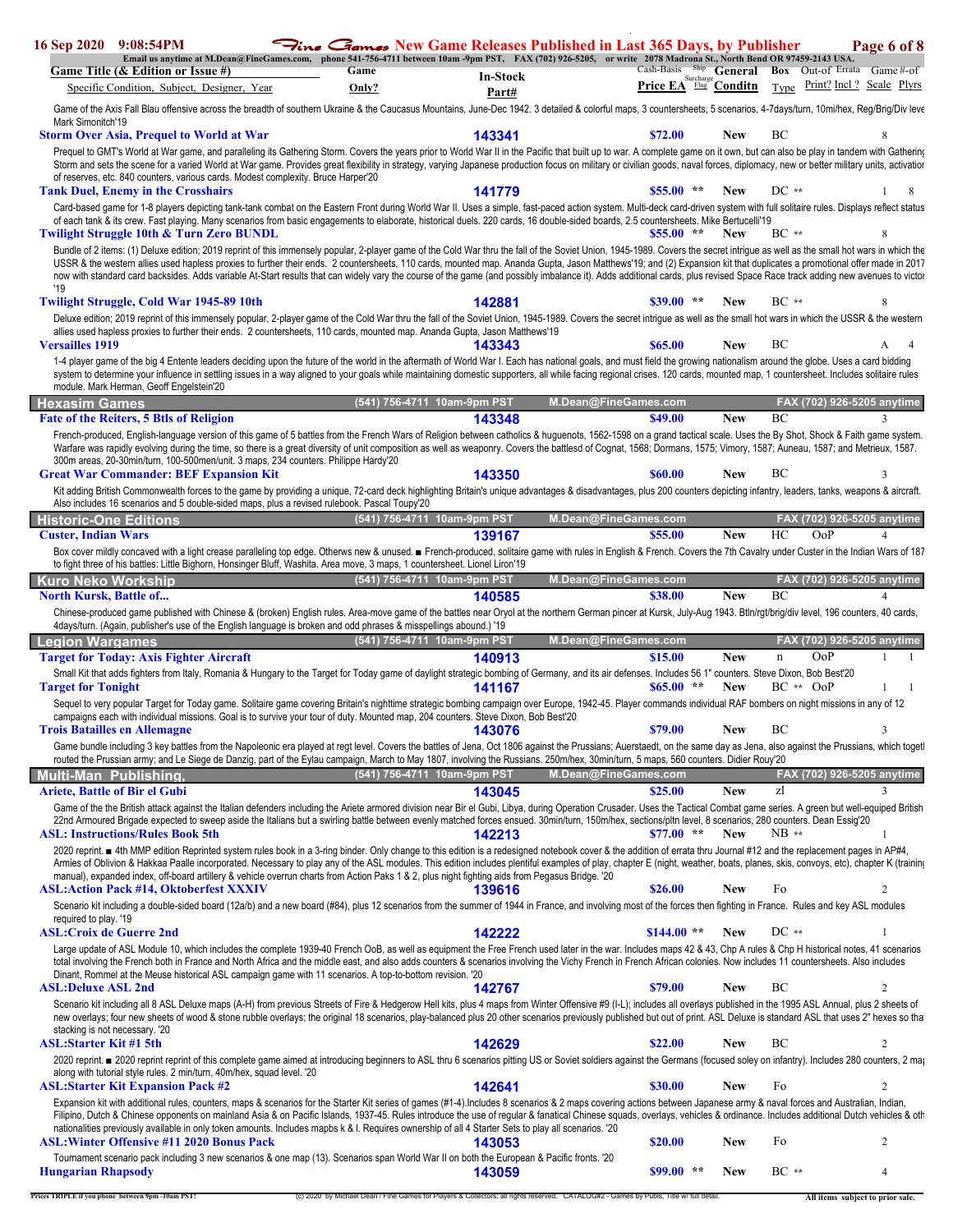| Game Title (& Edition or Issue #)<br>Specific Condition, Subject, Designer, Year                                                                                                                                                                                                                                                                                                                                                                                                                                                                                                                                                                                                                                                                                                                                                                                                                                                                           | <b>Fine Games</b> New Game Releases Published in Last 365 Days, by Publisher<br>Email us anytime at M.Dean@FineGames.com, phone 541-756-4711 between 10am-9pm PST, FAX (702) 926-5205, or write 2078 Madrona St., North Bend OR 97459-2143 USA.<br>Game<br><b>In-Stock</b><br>Only?<br>Part# |                      | Price EA <sup>Surcharge</sup> Conditn |                          | Cash-Basis Ship General Box Out-of Errata Game#-of<br>Type Print? Incl? Scale Plyrs | Page 7 of 8             |
|------------------------------------------------------------------------------------------------------------------------------------------------------------------------------------------------------------------------------------------------------------------------------------------------------------------------------------------------------------------------------------------------------------------------------------------------------------------------------------------------------------------------------------------------------------------------------------------------------------------------------------------------------------------------------------------------------------------------------------------------------------------------------------------------------------------------------------------------------------------------------------------------------------------------------------------------------------|----------------------------------------------------------------------------------------------------------------------------------------------------------------------------------------------------------------------------------------------------------------------------------------------|----------------------|---------------------------------------|--------------------------|-------------------------------------------------------------------------------------|-------------------------|
| Game of the 1944 Soviet drive into Hungary (including the battle of Debrecen), and the German's desparate 1945 Konrad offensive to relieve the siege of Budapest and save 50,000 troops there. Soviet forces are powerfu<br>tank armies, 5 mech corps & 3 cavalry corps, but are operating at the limits of their logistical trail. German forces include 13 panzer divisions. Uses the OCS Operational Combat game series. Regt/Div level, 3.5days/turn,<br>5mi/hex. Includes 2 maps, 6 countersheets, 13 scenarios using 1 or 2 maps plus grand campaign. Stephane Acquaviva, Dean Essig'20<br><b>Last Stand, Battle for Moscow 1941-2</b>                                                                                                                                                                                                                                                                                                               | 143303                                                                                                                                                                                                                                                                                       |                      | \$39.00                               | New                      | BC                                                                                  |                         |
| 3 scenario game of the climatic part of the 1941 invasion of the USSR, beginning in October, as German struggles to sustain its initiative & capture Moscow during a severe winter. Features untried Soviet units, variable<br>victory conditions, Soviet morale, German supply, and winter! Most of all, both sides have variable victory conditions that are uncertain for part of the game. 560 counters, 1 map, 3 scenarios. M. Yamazaki'17<br><b>Monty's Gamble, Market-Garden 2nd</b><br>Update of this game of battle for "Hell's Hiway" during Market Garden, from Eindhoven to Arnhem, based on the Storm Over Arnhem game system. Btln/rgt level, daily turns. Each turn brings tough choices to both sides. 2<br>countersheets. 1.5mi/inch, btln/rqt/briq level. High solitaire suitability. 2nd ed is graphically updated, and includes a Fortress Holland 1940 variant with 100 counters (reprinted from Ops Special Maq #2). 469 counters, 1 | 139016                                                                                                                                                                                                                                                                                       |                      | \$49.00                               | New                      | BС                                                                                  | $\mathbf{3}$            |
| map. M.Rinella'19<br><b>Rostov '41, Race to the Don</b><br>Game of the daring dash by Army Group South to capture Rostov in the fall of 1941, using the Standard Combat System (SCS) game series. While the Germans succeeded, it set the stage for the Soviet's first coordinated<br>counterattack. The Germans have limited forces stretched thin, and must move fast. The Soviets must conserve their forces for the right time to counterstrike. Includes 4 scenarios, 280 counters, 1 map. 2.5mi/hex,<br>3-6days/turn. Dean Essig, Lee Forester, Ray Weiss'20                                                                                                                                                                                                                                                                                                                                                                                         |                                                                                                                                                                                                                                                                                              |                      | \$31.00                               | New                      | BС                                                                                  |                         |
| <b>Osprey Military Books</b><br><b>Undaunted, Normandy</b>                                                                                                                                                                                                                                                                                                                                                                                                                                                                                                                                                                                                                                                                                                                                                                                                                                                                                                 | (541) 756-4711 10am-9pm PST                                                                                                                                                                                                                                                                  | M.Dean@FineGames.com | \$29.00                               | <b>New</b>               | FAX (702) 926-5205 anytime<br>BC                                                    | 3                       |
| Deck building card game of the battles for Normandy, summer 1944. Players play US or German forces fighting a series of missings in the Normandy area of Franc. Use cards at proper times to gain initiative, improve mor<br>or control troops' actions. Casualties remove cards from your deck. 108 cards, 18 map tiles. Fast playing. '19<br><b>Para Bellum</b>                                                                                                                                                                                                                                                                                                                                                                                                                                                                                                                                                                                          | (541) 756-4711 10am-9pm PST                                                                                                                                                                                                                                                                  | M.Dean@FineGames.com |                                       |                          | FAX (702) 926-5205 anytime                                                          |                         |
| <b>Conquest: Hundred Kingdoms HH KnightsKit</b><br>Kit including 3 minis with three stands, plus 1 command card, depicting Household Knights of the Hundred Kingdoms. These are men who have reached a high bar in battle, and charge of massed knights is a fearsome thi<br><b>Conquest: Spires Brute Drones Kit</b>                                                                                                                                                                                                                                                                                                                                                                                                                                                                                                                                                                                                                                      | 139987<br>139988                                                                                                                                                                                                                                                                             |                      | \$19.00<br>\$19.00                    | <b>New</b><br><b>New</b> | <b>FB</b><br>FB                                                                     | $\mathbf{1}$            |
| Kit including 3 minis with three stands, plus 1 command card, depicting brute drones for the Spires. Drones are huge vat-grown warriors of muscle & aggression, with armor sealed into their bodies.                                                                                                                                                                                                                                                                                                                                                                                                                                                                                                                                                                                                                                                                                                                                                       | (541) 756-4711 10am-9pm PST                                                                                                                                                                                                                                                                  |                      |                                       |                          | FAX (702) 926-5205 anytime                                                          |                         |
| <b>Pegasus Spiele</b><br><b>Talisman 7th, Magical Quest Game</b>                                                                                                                                                                                                                                                                                                                                                                                                                                                                                                                                                                                                                                                                                                                                                                                                                                                                                           | 143108                                                                                                                                                                                                                                                                                       | M.Dean@FineGames.com | $$45.00$ **                           | <b>New</b>               | $LB$ **                                                                             | A<br>6                  |
| 7th edition by our count, tho box is labeled Revised 4th Edition. Colorful perennial favorite. Fantasy adenture boardgame, with players questiong for the Crown of Command. Choose one of 14 types of heroes & both<br>cooperate and compete with other players as you travel thru peril, finally using the Crown of Command's magic to vanguish your compatriats. '19                                                                                                                                                                                                                                                                                                                                                                                                                                                                                                                                                                                     |                                                                                                                                                                                                                                                                                              |                      |                                       |                          |                                                                                     |                         |
| <b>Revolution Games</b>                                                                                                                                                                                                                                                                                                                                                                                                                                                                                                                                                                                                                                                                                                                                                                                                                                                                                                                                    | (541) 756-4711 10am-9pm PST                                                                                                                                                                                                                                                                  | M.Dean@FineGames.com |                                       |                          | FAX (702) 926-5205 anytime                                                          |                         |
| <b>Fury at Midway [2nd]</b><br>Updated and enlarged from the Japanese game, Midway Turning the Tide in the Pacific. Primarily a game of air operations during the battle of Midway, June 1942. Players struggle with the key questions of what & when to<br>strike, and how to defend your fleet (and for the Americans, the island of Midway). Game system adds variability to strike navigation & coordination and escort forces, which may undercut a good plan. Surface naval forces                                                                                                                                                                                                                                                                                                                                                                                                                                                                   | 143131                                                                                                                                                                                                                                                                                       |                      | \$28.00                               | <b>New</b>               | zl                                                                                  | $\overline{\mathbf{4}}$ |
| are not depicted directly. 2 maps, 72 counters, 12 cards. Yasushi Nakaguor'20<br><b>Return to the Rock, Corregidor 1945</b>                                                                                                                                                                                                                                                                                                                                                                                                                                                                                                                                                                                                                                                                                                                                                                                                                                | 143129                                                                                                                                                                                                                                                                                       |                      | \$23.00                               | New                      | $z^{1***}$                                                                          |                         |
| Game of Operation Topside, Feb 1945, the American assault on Corregidor in 1945 as a largely symbolic act of recapturing the Philippines. A combined amphibious & airborne assault against a planned 600 defenders who<br>in fact there were 6000. 96 counters, smallish map. Charles Kibler'20                                                                                                                                                                                                                                                                                                                                                                                                                                                                                                                                                                                                                                                            |                                                                                                                                                                                                                                                                                              |                      |                                       |                          |                                                                                     |                         |
|                                                                                                                                                                                                                                                                                                                                                                                                                                                                                                                                                                                                                                                                                                                                                                                                                                                                                                                                                            |                                                                                                                                                                                                                                                                                              |                      |                                       |                          |                                                                                     |                         |
| <b>Steve Jackson Games</b>                                                                                                                                                                                                                                                                                                                                                                                                                                                                                                                                                                                                                                                                                                                                                                                                                                                                                                                                 | (541) 756-4711 10am-9pm PST                                                                                                                                                                                                                                                                  | M.Dean@FineGames.com |                                       |                          | FAX (702) 926-5205 anytime                                                          |                         |
| <b>Classic Pocket Games Bundle</b>                                                                                                                                                                                                                                                                                                                                                                                                                                                                                                                                                                                                                                                                                                                                                                                                                                                                                                                         |                                                                                                                                                                                                                                                                                              |                      | \$69.00                               | <b>New</b>               | FB                                                                                  | A                       |
| Reprint of several once-popular but long out-of-print pocket games from the 1980s published by Steve Jackson. Games include: the Undead, Necromancer, One-Page Bulge, Raid on Iran, Kung Fu 2100 plus Awful Green<br>Things From Outer Space. Uses the original 1980s artwork. Basically reprints, not updated versions. '20<br>Illuminati 2nd: Alternative Truths Kit                                                                                                                                                                                                                                                                                                                                                                                                                                                                                                                                                                                     |                                                                                                                                                                                                                                                                                              |                      | \$26.00                               | <b>New</b>               | SC                                                                                  | M<br>A                  |
| Kit designed to expand Illumaniti 2nd. Adds 122 cards plus 3 blands. Includes the New World Order cards plus Artifacts. '20<br>Illuminati Bundle 3rd                                                                                                                                                                                                                                                                                                                                                                                                                                                                                                                                                                                                                                                                                                                                                                                                       |                                                                                                                                                                                                                                                                                              |                      | $$60.00$ **                           | <b>New</b>               | $LB$ **                                                                             | M<br>A                  |
| Reprint in a single bundle of the original Illuminati game plus Expansions 1, 2 & 3 (including the Bavarian Illuminati plus Orbital Mind Control Lasers). All in one big, blue cardboard box. Uses original 1980s artwork. '20<br>Illuminati: Dice Pack (6), Red                                                                                                                                                                                                                                                                                                                                                                                                                                                                                                                                                                                                                                                                                           | 140752                                                                                                                                                                                                                                                                                       |                      | <b>\$6.00</b>                         | New                      | En<br><b>OoP</b>                                                                    | A<br>M                  |
| Set of six red marbled d6 dice with an Illuminati pyramid replacing the 1 pip side. '19                                                                                                                                                                                                                                                                                                                                                                                                                                                                                                                                                                                                                                                                                                                                                                                                                                                                    |                                                                                                                                                                                                                                                                                              |                      |                                       |                          |                                                                                     |                         |
| Vae Victis Cerigo Editions Folio Game<br><b>Alexander Against Persia</b>                                                                                                                                                                                                                                                                                                                                                                                                                                                                                                                                                                                                                                                                                                                                                                                                                                                                                   | (541) 756-4711 10am-9pm PST<br>143355                                                                                                                                                                                                                                                        | M.Dean@FineGames.com | \$40.00                               | New                      | FAX (702) 926-5205 anytime<br>zl                                                    | 3                       |
| Grand tactical game of 3 battles occuring during Alexander the Great's conquest of Persia. First in the By the Edge of the Sword game series. Covers the battles of Granicus, 334BC; Issos, 335BC; and Gaugamela, 331BC<br>2 maps, 432 counters, 3 scenarios with what-if variants. Frederic Bey'20                                                                                                                                                                                                                                                                                                                                                                                                                                                                                                                                                                                                                                                        |                                                                                                                                                                                                                                                                                              |                      |                                       |                          |                                                                                     |                         |
| Le Guerre de 1870                                                                                                                                                                                                                                                                                                                                                                                                                                                                                                                                                                                                                                                                                                                                                                                                                                                                                                                                          | 143357                                                                                                                                                                                                                                                                                       |                      | \$23.00                               | New                      | Fo                                                                                  | $\overline{4}$          |
| French-produced, English-language version of this strategic-level game of the Franco-Prussian war of 1870 using an evolution of the Marshals game series. The French declare war on Prussia, fulfilling Bismarck's desire to<br>unite the German states, but lack an offensive plan. Meanwhile, Prussia has a carefully prepared plan for mobilization and concentration that ultimately led to its victory. Area-move, 1 map, 216 counters, 3 scenarios. Laur<br>Martin'20                                                                                                                                                                                                                                                                                                                                                                                                                                                                                |                                                                                                                                                                                                                                                                                              |                      |                                       |                          |                                                                                     |                         |
| <b>Tourcoing 1794</b><br>(Battle of Tourcoing, 1794. No further info currently avail. '20)                                                                                                                                                                                                                                                                                                                                                                                                                                                                                                                                                                                                                                                                                                                                                                                                                                                                 | 143358                                                                                                                                                                                                                                                                                       |                      | \$23.00                               | New                      | Fo                                                                                  | 3                       |
| Vae Victis Cerigo Editions Vae Victis                                                                                                                                                                                                                                                                                                                                                                                                                                                                                                                                                                                                                                                                                                                                                                                                                                                                                                                      | (541) 756-4711 10am-9pm PST                                                                                                                                                                                                                                                                  | M.Dean@FineGames.com |                                       |                          | FAX (702) 926-5205 anytime                                                          |                         |
| Second Bull Run 1862 #148<br>Mag & Game. French-language game of militiary history with a complete game in each issue. Covers the Second Battle of Bull Run, 1862. Uses system previously used for Cedar Creek (#94) and Stones River (#121).                                                                                                                                                                                                                                                                                                                                                                                                                                                                                                                                                                                                                                                                                                              | 139164                                                                                                                                                                                                                                                                                       |                      | \$34.00                               | <b>New</b>               | $\mathbf n$                                                                         | $\overline{4}$          |
| 1.5hrs/turn, brig level, on a small map. '19<br><b>Victory Point Games</b>                                                                                                                                                                                                                                                                                                                                                                                                                                                                                                                                                                                                                                                                                                                                                                                                                                                                                 | (541) 756-4711 10am-9pm PST                                                                                                                                                                                                                                                                  | M.Dean@FineGames.com |                                       |                          | FAX (702) 926-5205 anytime                                                          |                         |
| Dawn of the Zeds 4th: New Plyr Blues Kit                                                                                                                                                                                                                                                                                                                                                                                                                                                                                                                                                                                                                                                                                                                                                                                                                                                                                                                   | 142712                                                                                                                                                                                                                                                                                       |                      | \$8.99                                | New                      | Fo<br>OoP                                                                           |                         |
| Kit including 13 new blue Outbreak event & fate cards, which enlarge the game's narrative & excitement. These have the zeds learning to move in new ways, causing panic & confusion. Also, a new hero is added: Bouncin<br>Betty Bolivar. Includes 1 hero card, 9 Event, 4 Fate, 1 countersheet, 1 dossier sheet, 1 rules sheet. '19                                                                                                                                                                                                                                                                                                                                                                                                                                                                                                                                                                                                                       |                                                                                                                                                                                                                                                                                              |                      |                                       |                          |                                                                                     |                         |
| <b>Wiz Kids LLC</b>                                                                                                                                                                                                                                                                                                                                                                                                                                                                                                                                                                                                                                                                                                                                                                                                                                                                                                                                        | (541) 756-4711 10am-9pm PST                                                                                                                                                                                                                                                                  | M.Dean@FineGames.com |                                       |                          | FAX (702) 926-5205 anytime                                                          |                         |
| <b>Warlock Dungeon Tiles I</b>                                                                                                                                                                                                                                                                                                                                                                                                                                                                                                                                                                                                                                                                                                                                                                                                                                                                                                                             | 140749                                                                                                                                                                                                                                                                                       |                      | $\star\star$<br>\$75.00               | <b>New</b>               | $GB**$                                                                              |                         |
| Set of 106 modular dungeon build pieces allowing players to create their own environment while including a drid layout. Includes tiles, walls, doors, pillars, stone walls, ege caps, connector clips. '20                                                                                                                                                                                                                                                                                                                                                                                                                                                                                                                                                                                                                                                                                                                                                 | (541) 756-4711 10am-9pm PST                                                                                                                                                                                                                                                                  | M.Dean@FineGames.com |                                       |                          | FAX (702) 926-5205 anytime                                                          |                         |
| <b>Worthington Games</b><br><b>Custer's Last Stand</b>                                                                                                                                                                                                                                                                                                                                                                                                                                                                                                                                                                                                                                                                                                                                                                                                                                                                                                     | 142980                                                                                                                                                                                                                                                                                       |                      | \$52.00                               | New                      | BС                                                                                  | 3                       |
| Game of Gen George Custers final campaign, in which the overly ambitious man takes on the combined force of the Sioux Nations by accident, 1876. Covers 2 battles: Rosebud in which the Sioux stopped one column of t<br>7th Cavalry before the second battle, Little Bighorn, in which the Sioux annihilated Custer & his force. Double-sided map, 3 countersheets. '20<br><b>Devil Dogs, Belleau Wood 1918</b>                                                                                                                                                                                                                                                                                                                                                                                                                                                                                                                                           | 142982                                                                                                                                                                                                                                                                                       |                      | $$56.00$ **                           | <b>New</b>               | FB ** OoP                                                                           | 3                       |